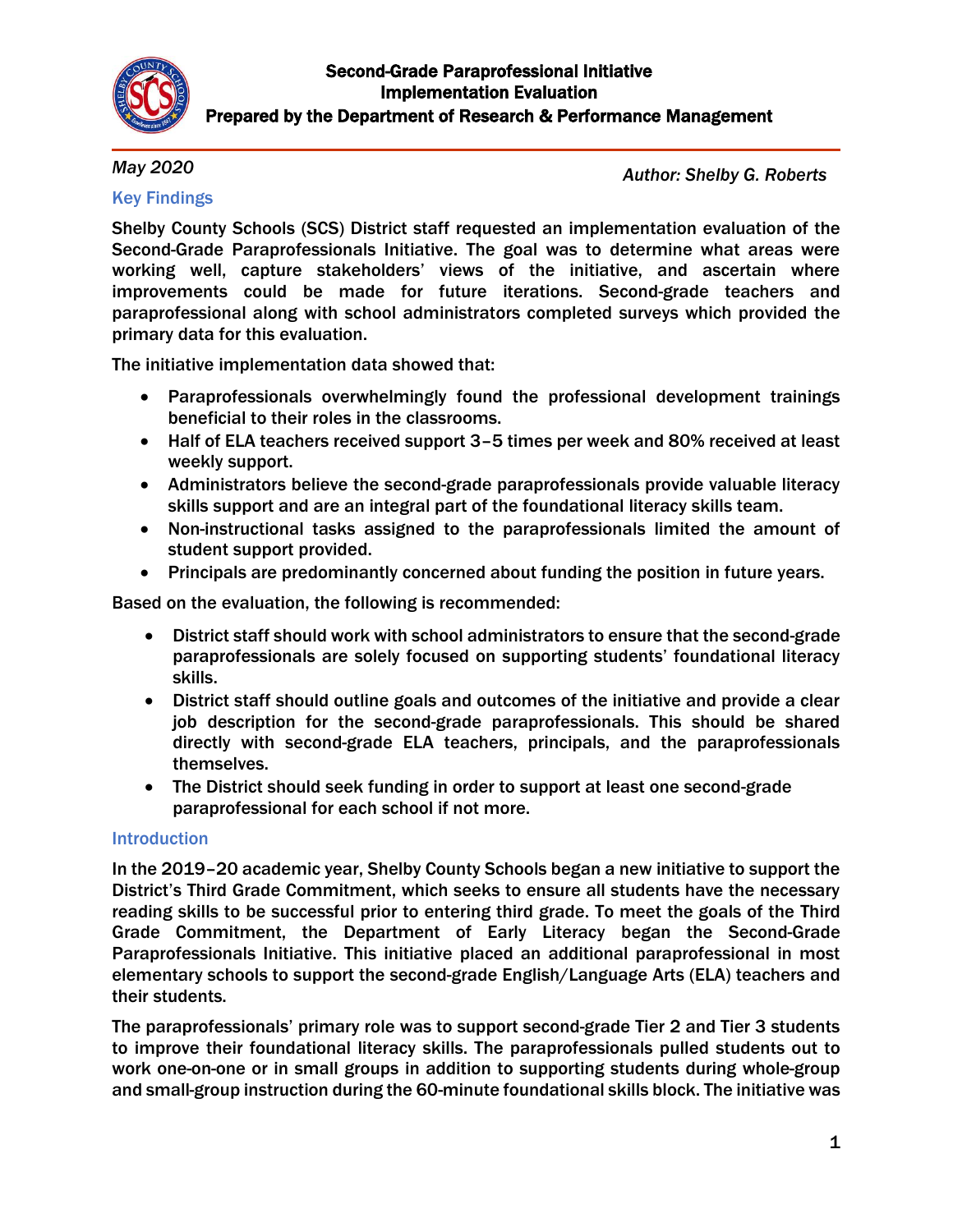

designed so that if the paraprofessional did not have any Tier 2 or Tier 3 second graders to work with, they could work with second-grade Tier 1 students or struggling striving readers in grades 1–3. During whole group instruction, the paraprofessionals supported the ELA classroom teacher's normal core lesson. For small group instruction paraprofessionals pulled a few students out to work with them one on one or in small groups. The paraprofessionals used the *Journeys* Tool Kit for content and activities during the small groups, while the classroom teacher provided the content for the whole group instruction. The *Journeys* Tool Kit was intended to support the primary ELA curriculum, *Journeys*.

In order to provide high quality instruction and support for students, the Early Literacy Department provided monthly professional development (PD) training throughout the year. These monthly trainings were held in person at the Teaching and Learning Academy Center. The PD trainings covered content that aligned with the phonics skills in *Journeys*. A total of seven PD sessions were held August–March; the April PD was canceled due to the school closures. A mid-year appreciation session was held in December as a display of gratitude and support for the paraprofessionals' work supporting students.

## Second-grade Paraprofessionals Surveys

Three separate surveys were designed to garner feedback from stakeholder groups associated with the Second-Grade Paraprofessionals Initiative: school administrators, second-grade ELA teachers, and the second-grade paraprofessionals. The online surveys queried participants about their views on the initiative, its strengths, impact on students, and areas for future improvement. Data collection took place in February and March 2020. A total of 270 people started the survey. After data cleaning, 222 responses were deemed usable and were retained for the analysis  $(N = 222)$ . In some cases, participants only responded to part of the survey. Therefore, as the findings are presented below, the overall *N*s may vary from question to question.

The principals' survey asked administrators about the initiative's effectiveness, program communication, budgeting, retention, and foundational skills support. Forty-eight (48) principals and three other lead administrators representing 51 schools completed the survey, resulting in a 57% response rate (*n* = 51) for elementary and K–8 schools. Most administrators reported that they had a single second-grade paraprofessional at their school while 17.6% have a second or third second-grade paraprofessional assigned to their school.

Fifty-seven (57) second-grade paraprofessionals from 45 schools completed the survey (*n* = 57), providing a 50.6% school response rate. The paraprofessionals' experience ranged from 0–30+ years as an educational paraprofessional with the average being around eight years of experience (*M* = 8.02, *SD* = 9.21). Paraprofessionals answered items about the professional development training, their confidence in their role, tools and resources provided to them, other tasks they perform, and the frequency of student support they provide.

Second-grade English/Language Arts (ELA) teachers were also surveyed. One hundred fourteen (114) teachers from 71 schools provided usable responses (*n* = 114), a 79.8% school response rate. Teachers provided feedback on the initiative, communication, types and frequency of support received, and their ability to use the paraprofessional's support to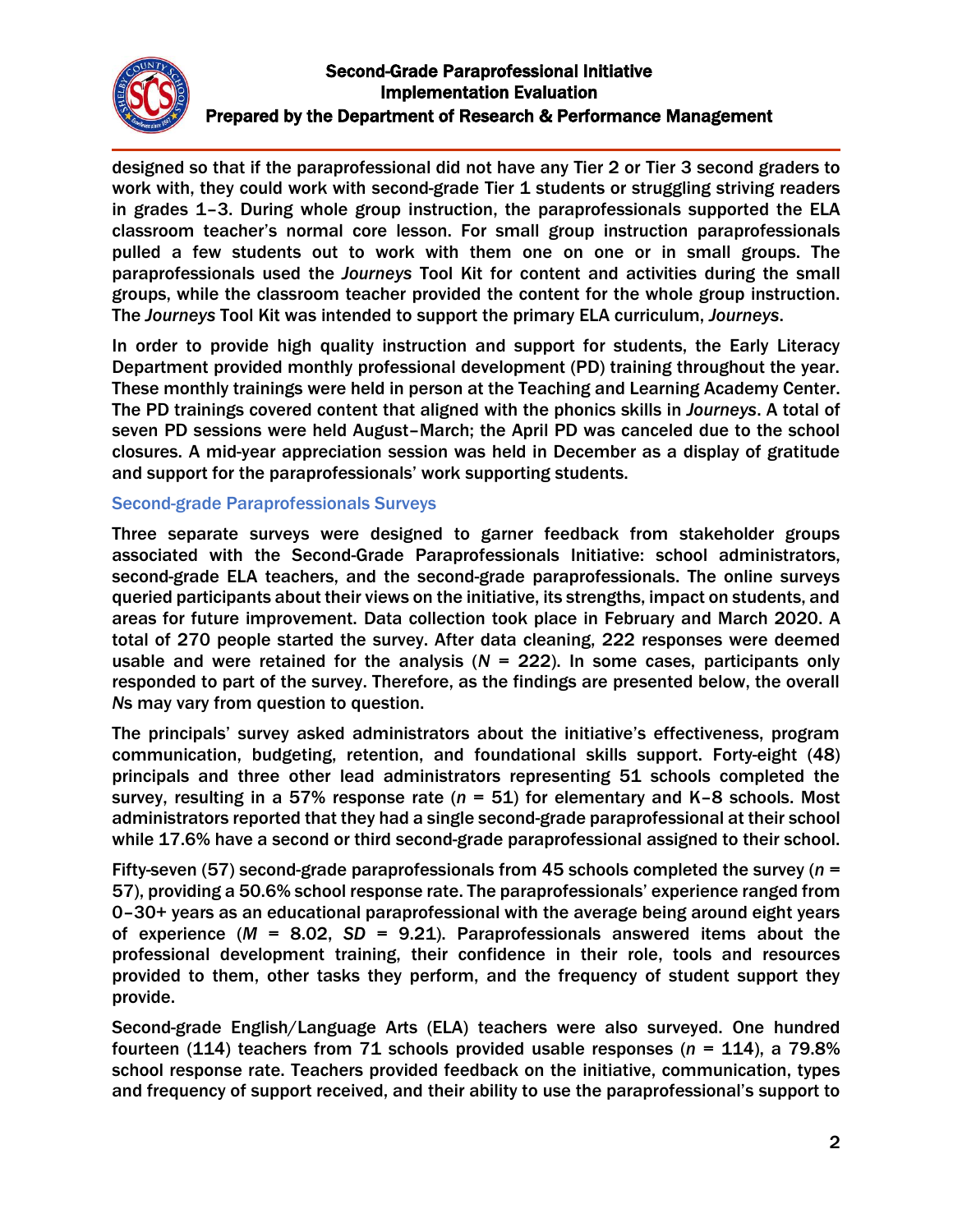

maximize their students' learning. A handful of teachers responded to the initial survey invitation and indicated that they did not have a paraprofessional working with them or their students. This data was not captured in this report as the teachers did not attempt or complete the survey.

Additional data came from professional development (PD) training attendance reports captured through the PLZ platform and surveys administered by Department of Early Literacy at the end of each PD session. A total of five surveys by the Department of Early Literacy provided just over one hundred total responses (*n* = 103) with an average response rate of 23%. These surveys were completely optional and were intended to provide the Department of Early Literacy with real-time feedback, so they could make adjustments to better serve the paraprofessionals throughout the year.

#### Survey Results

### Paraprofessional Duties and Responsibilities

### Frequency of Literacy Skills Support

Both the ELA teachers and the paraprofessionals assessed the frequency of student foundational literacy skills support. The graph below shows a breakdown of the frequencies for each type of instruction that occurred. Paraprofessionals responded to three items about the frequency of different types of student support after each PD session. A total of 103 responses were recorded over five months. The paraprofessionals' responses broken down by month can be found in Appendix A. ELA teachers were asked once about the frequency of two types of instruction paraprofessionals provided to their students. A preponderance of paraprofessionals supported students through whole-group and small-group instruction daily. Since the paraprofessionals typically supported more than one teacher across second grade, a lower number of teachers received daily support in each category. Half of teachers (49.1%) received small-group support 3–5 times per week, and 42.1% of teacher received whole-group support in the same frequency.

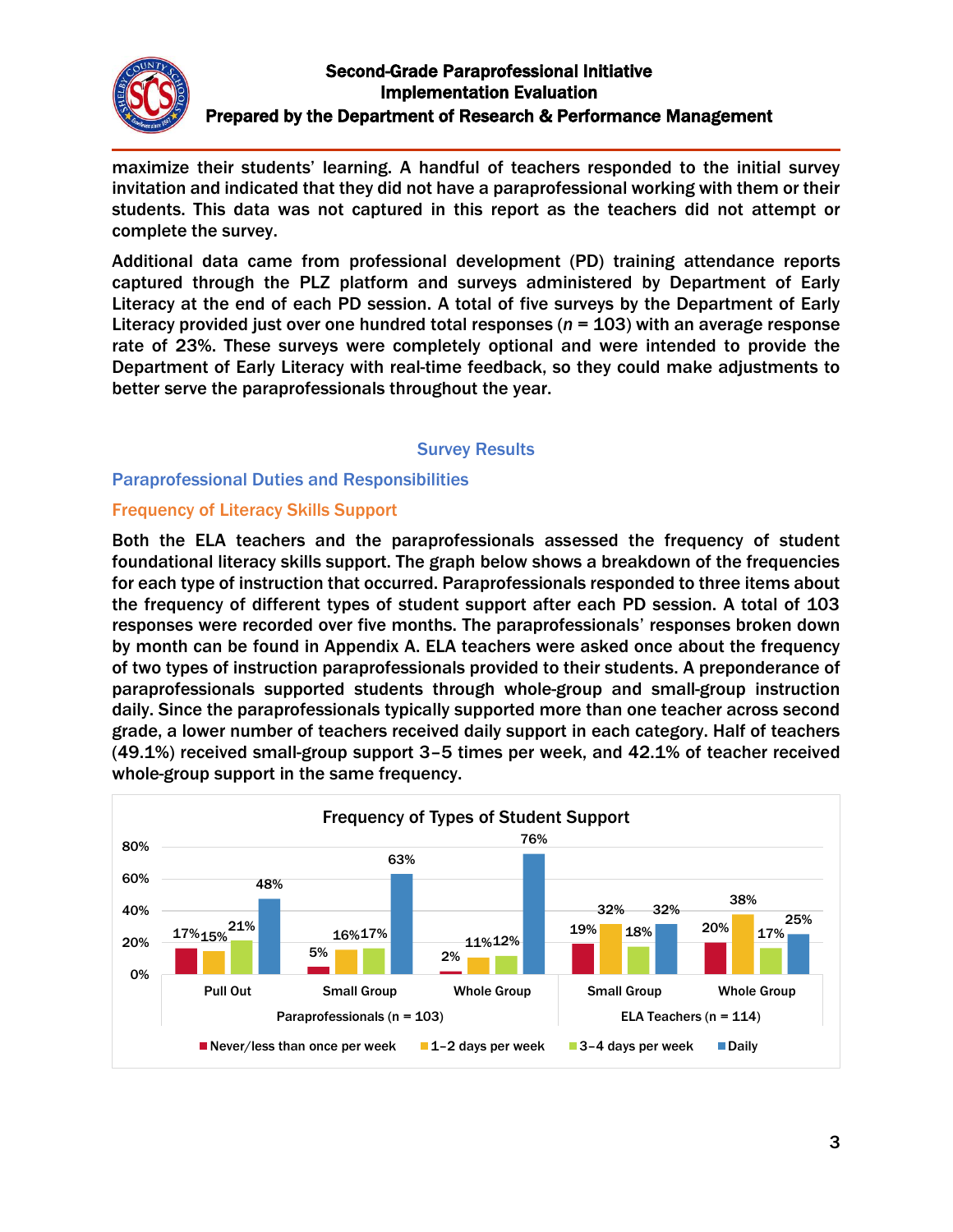

A fifth of all second-grade teachers said they received additional support less than once per week for small- and whole-group instruction (19.3% and 20.2%, respectively). This could be due to a lower number of Tier 2 and 3 students in those classes or simply because there was not enough time for a single paraprofessional to support all teachers each week. In fact, the average enrollment was 91 second graders in the school for teachers who received support less than once per week compared to an average school-level enrollment of 81 second-grade students for teachers who reported more frequent support from their paraprofessionals.

Paraprofessionals pulled students out of class for one-on-one instruction less frequently than small or whole-group instruction. Thirty-two percent (32%) of paraprofessionals provided this type of support fewer than three times per week. Overall, the paraprofessionals were providing frequent support across the board, but due to the number of students not all teachers received consistent, frequent support from the paraprofessionals.

## Small-group and Whole-group Instruction

The items in this section of the online surveys focused on whole and small-group instruction. Both paraprofessionals (*n* = 57) and second-grade teachers (*n* = 113) responded to these items. The graph below shows the percentage of paraprofessionals responding in each category for components of whole-group and small-group instruction. Both teachers and paraprofessionals rated the item on a five-point scale from 1-strongly disagree to 5- strongly agree.

Overall, the paraprofessionals felt that they had a clear understanding of what was expected of them in both whole-group and small-group instructional settings. In whole-group instruction, the paraprofessionals main job was to support the ELA classroom teacher by working with students as directed. The content was based on what the classroom teacher was presenting that day. Most of the paraprofessionals felt that teachers provided them with clear directions to support the students (89%) and that the teacher provided them appropriate resources for whole-group instruction (90%).

On the other hand, for small-group instruction paraprofessionals were responsible for the content using the *Journeys* Tool Kit (TK) materials and sequencing. During small group, the majority of paraprofessionals indicated they needed to supplement the resources provided through the *Journeys* Tool Kit. Additionally, 31% indicated they were neutral or disagreed that they were able to follow the sequencing with their small groups.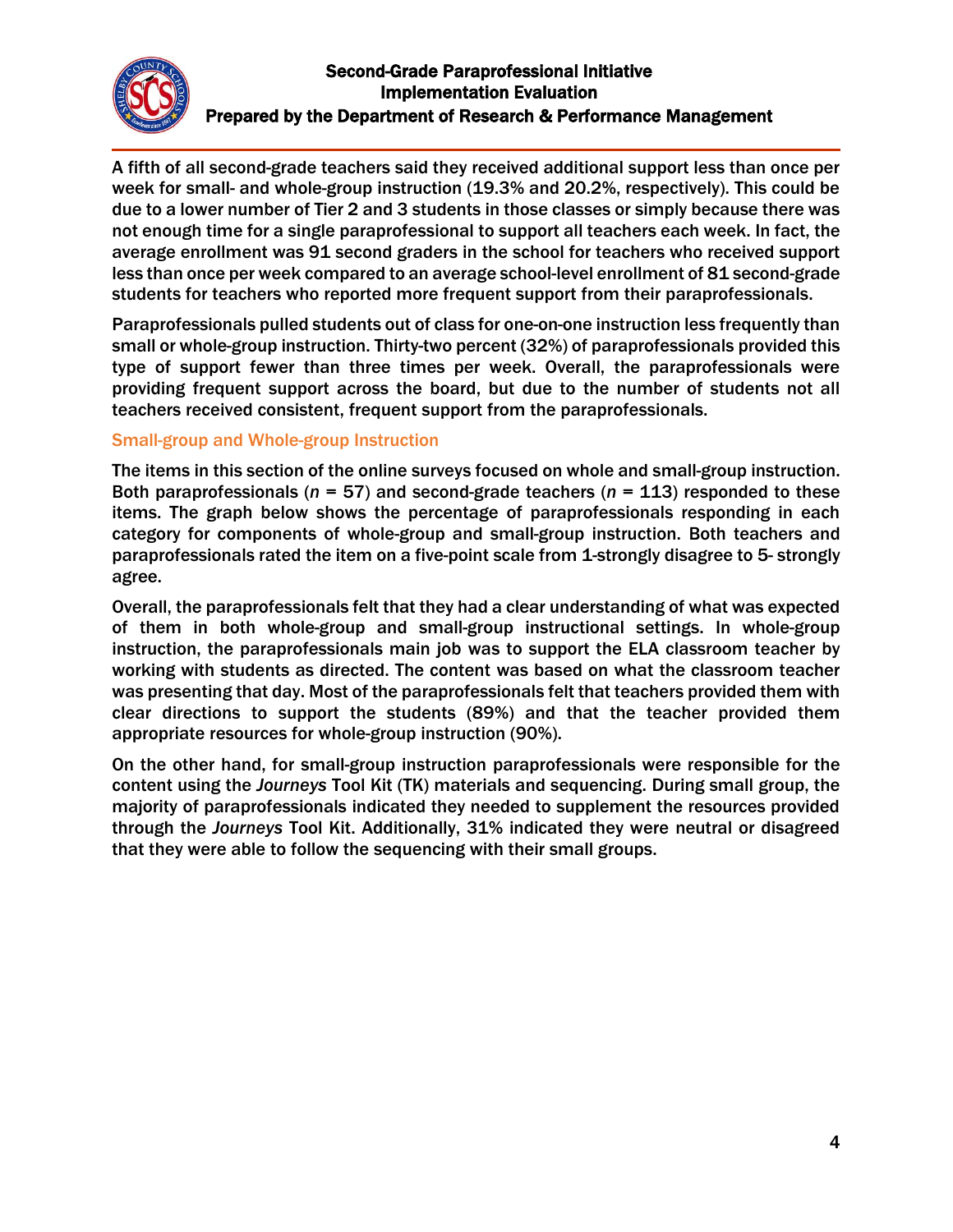



The teachers also felt that the *Journeys* Tool Kit materials needed to be supplemented during small-group instruction. Almost half of the teachers (48.3%) provided some supplemental material for the paraprofessionals to use during small groups. This is outside of the scope of the teacher's responsibility as outlined by the Department of Early Literacy. For whole-group instruction though, the majority of teachers (77.2%) felt that the paraprofessionals provided vital support to their students. While still a majority, a slightly lower percentage of teachers (64.0%) indicated they had a clear understanding of the role the paraprofessional played during whole-group instruction.

## Student Support and Other Tasks

Many of the paraprofessionals indicated they performed other jobs outside of literacy skills instructional support. Almost half of the paraprofessionals (47.4%) worked with students on subjects outside of English/Language Arts and only 9% indicated they provided only instructional support. Lunchroom monitoring, clerical support, and arrival and dismissal duties were the most commonly cited non-instructional tasks assigned to the paraprofessionals. The table below breaks down the types of tasks assigned to the paraprofessionals. The paraprofessionals could write in other duties they were assigned. Substituting or filling in for a different grade were the most common responses provided when selecting "other".

| <b>Additional Tasks Completed by Paraprofessionals</b>       |    |     |  |  |
|--------------------------------------------------------------|----|-----|--|--|
|                                                              | n  | %   |  |  |
| I only provide instructional support for students.           | 5  | 9%  |  |  |
| <b>Lunchroom Monitor</b>                                     | 40 | 70% |  |  |
| Record keeping (e.g., IEP monitoring, behavioral referrals)  | 6  | 11% |  |  |
| Clerical Support (e.g., making copies, filing)               | 23 | 40% |  |  |
| Arrival/Dismissal Duty (e.g., bus duty, aftercare, car line) | 23 | 40% |  |  |
| <b>Other</b>                                                 | 11 | 19% |  |  |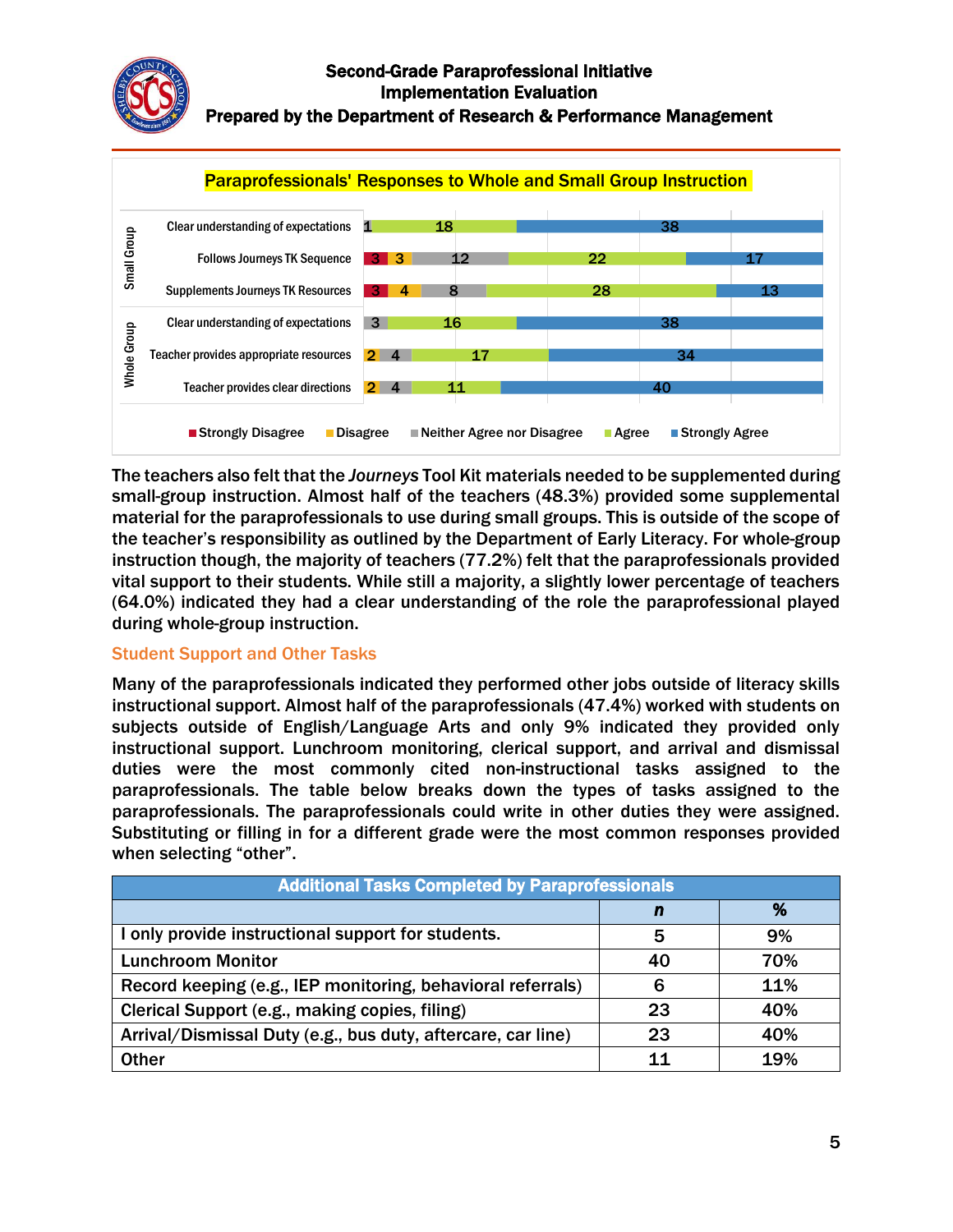

The primary role of the paraprofessionals is to support Tier 2 and 3 second-grade students. When not supporting these students, the paraprofessional should be working with first- or third-grade students on their literacy skills. The majority of paraprofessionals surveyed indicated they worked with only second-grade students (82.5%, *n* = 47), while 11% worked with K-3<sup>rd</sup> grade students and 7% worked with all students in the school at various times.

## **Communication**

With any new initiative or program, communication is an essential component of effective implementation. The Department of Early Literacy provided information to the schools, and the administration was responsible for disseminating that information to the staff. Both administrators and second-grade ELA teachers were asked what type of communication they sent or received, respectively, about the initiative. The options were not mutually exclusive, so participants could select all applicable methods of communication. As a result, 36% of the teachers indicated they received more than one type of communication about the Second-Grade Paraprofessionals Initiative, and 76.5% of principals said they sent communication in more than one format. The table below shows the breakdown of how communication was delivered and received.

|                               |              |                                   | <b>Methods of Communication</b> |                           |                                    |             |              |
|-------------------------------|--------------|-----------------------------------|---------------------------------|---------------------------|------------------------------------|-------------|--------------|
|                               | <b>Email</b> | <b>Faculty</b><br><b>Meetings</b> | <b>Announcements</b>            | Content/<br>Grade<br>Lead | Face-to-<br>face<br><b>Meeting</b> | <b>None</b> | <b>Other</b> |
| <b>ELA</b><br><b>Teachers</b> | 40.4%        | 30.7%                             | 1.6%                            | 36.0%                     | 32.5%                              | 21.9%       | 9.6%         |
| <b>Principals</b>             | 58.8%        | 74.5%                             | 5.9%                            | 35.3%                     | 84.3%                              | 0%          | 0%           |

Teachers also had the option to write in other forms of communication they received. Almost ten percent (9.6%) of teachers indicated they received information about the initiative in a method other than those in the table. When reviewing the open-ended responses, most teachers who selected "other" indicated that they received information directly from their paraprofessional.

Over 22% of teachers did not believe they received communication about the Second-Grade Paraprofessionals Initiative, though 100% of administrators listed at least one type of communication in their schools. Though there is the possibility that administrators at those schools where teachers lacked communication did not take the survey, it is more likely that teachers did not receive or remember the communications that were sent. Additionally, 43% of teachers felt that the communication about the initiative was insufficient. Emails, face to face meetings, and information delivered to teachers through content/grade level coordinators appear to be the best methods of communication for this initiative.

## Stakeholder Views

Teachers and administrators were asked a series of questions to gauge their understanding of the purpose of the paraprofessionals as well as the role they played in supporting students' foundational literacy skills. The chart below shows the breakdown of responses by stakeholder group. In general, both groups had a clear understanding of the paraprofessional's role in supporting student literacy. The second and third items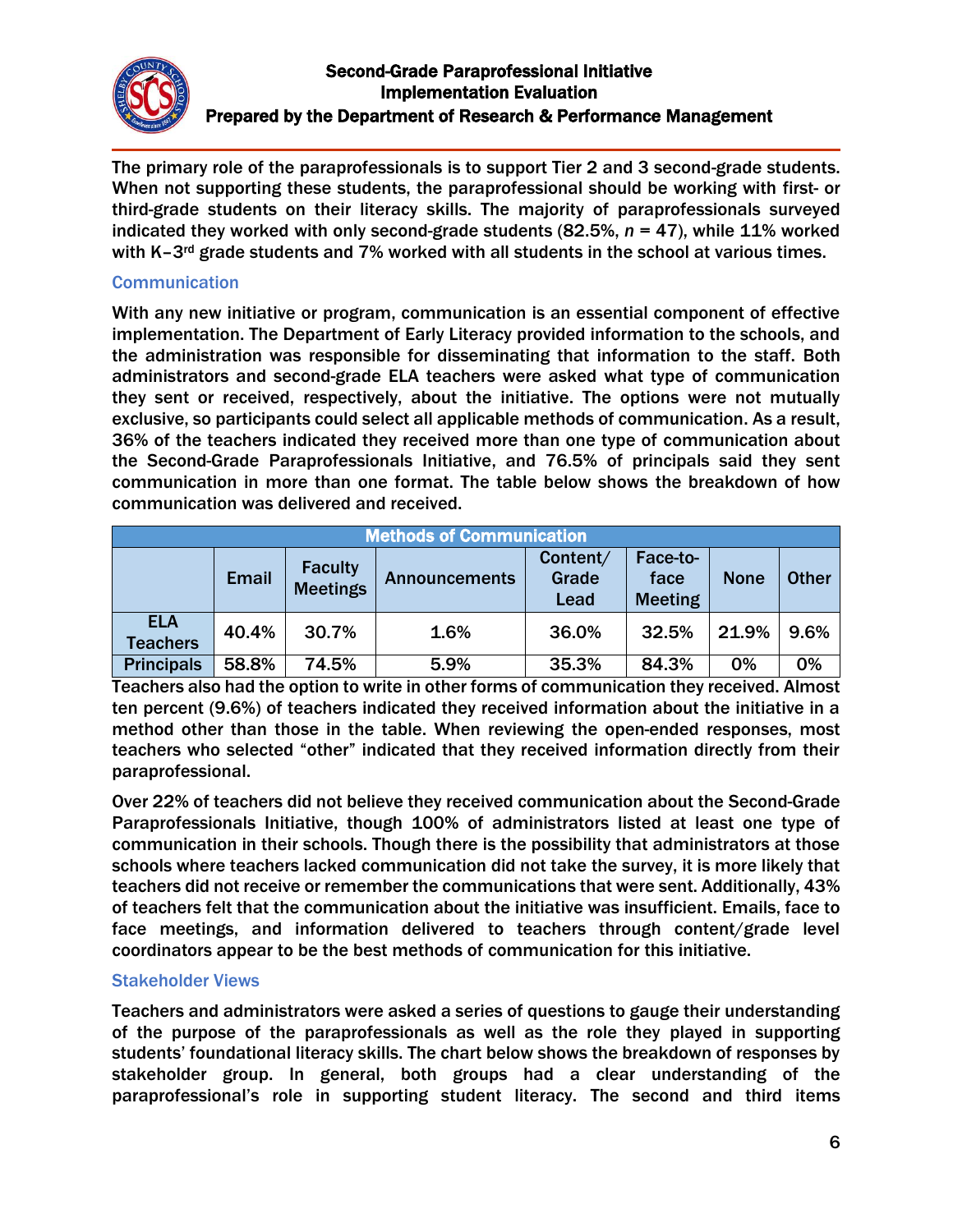

administrators responded to show that around 84% of principals agreed that the paraprofessional provides valuable foundational literacy skills support and are an integral part of that team.



Although the majority of teachers believed they had a clear understanding of the role paraprofessionals play in supporting student literacy, over 20% were not confident or unsure that they knew how to best use the additional support. Twenty-five teachers struggled with how to maximize their students' learning through the paraprofessionals' role. Overall though, the majority of teachers and principals had a clear understanding of the role paraprofessionals play, knew how to use the paraprofessional, and believed they were integral in supporting SCS students' foundational literacy skills.

## Professional Development

The second-grade paraprofessionals answered questions concerning the District provided professional development. Fifty-six (56) paraprofessionals answered seven questions that focused on the PD's alignment and relevance to the daily lessons being taught in schools, the tools and materials provided, and the logistics of the PD offerings. On the survey, respondents were asked to rate their agreement with a number of statements on a five-point Likert scale (1 = Strongly Disagree to 5 = Strongly Agree). The graph below shows the number of paraprofessionals responding in each category for the items focusing on professional development.

The majority of the paraprofessionals found the PD offered by the Early Literacy Department applicable, relevant, and helpful for their work supporting students. In fact, 87.7% or more paraprofessionals gave positive ratings (agree or strongly agree) to all PD questions except for the location item. When asked if the location of the trainings was a burden for the paraprofessionals, only 59.6% indicated that it was not an issue for them. Since the trainings are only offered at SCS's Teaching and Learning Academy (TLA) on Union Avenue, the commute to the trainings may place an undue burden on the paraprofessionals. However, based on the school locations in relation to the TLA building, those who gave a neutral or negative rating had a shorter commute from their school (M = 7.96, *SD* = 4.01) than those who indicated the location was not a burden  $(M = 8.77, SD = 4.29)$ .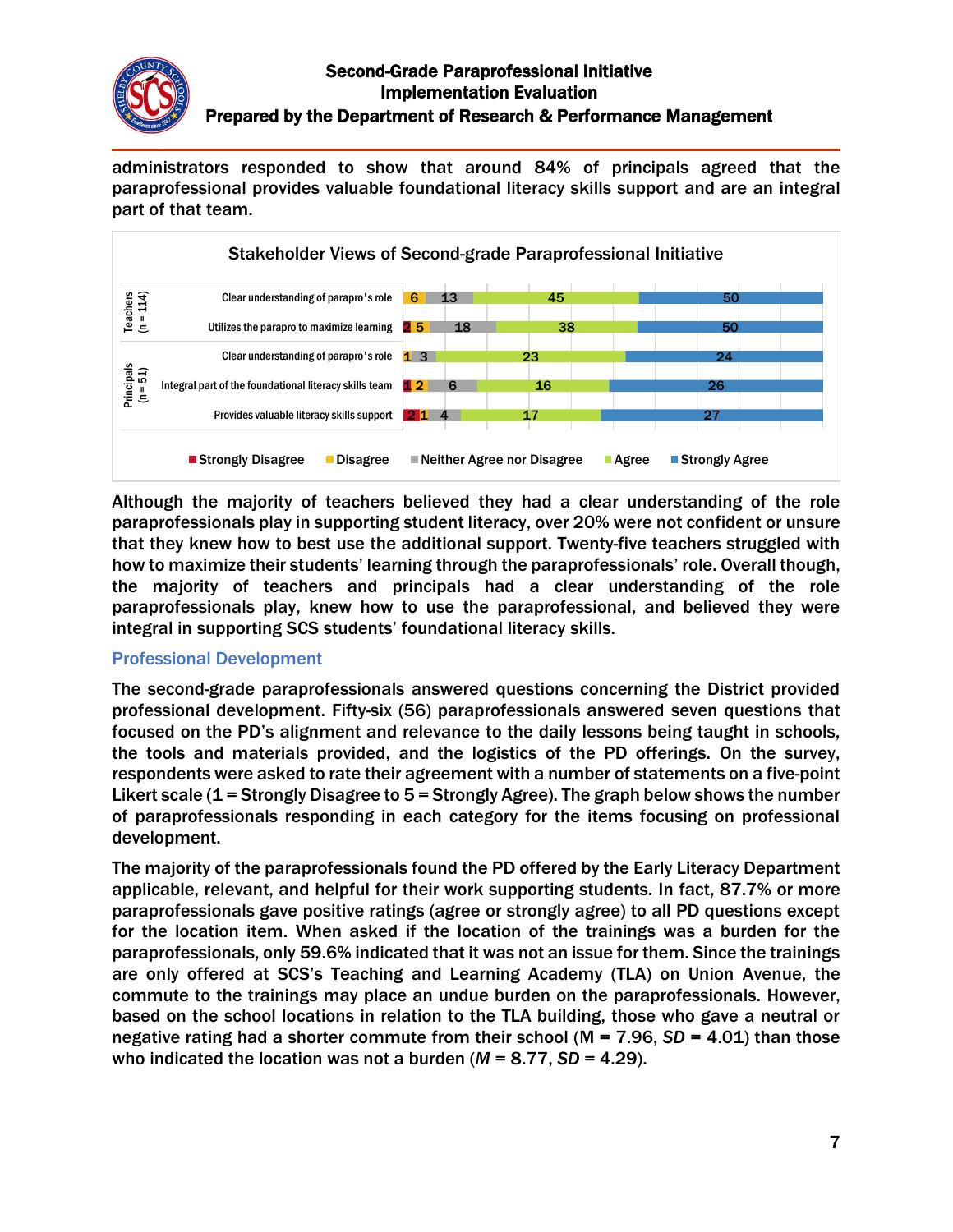



Almost all paraprofessionals indicated that the PD sessions helped improve the support they provided to students. Ninety-one percent (91.1%) believed that the PD trainings were relevant to their work supporting students. Furthermore, most found that the PD aligned with the school content being taught. There were a few (9.1%) though who said it did not match the school content. Some schools are piloting or using a different ELA curriculum other than *Journeys*, and thus the PDs showcasing the Journeys Tool Kit materials and content would not be as relevant or in alignment with their school's curriculum. Overall, the vast majority gave positive ratings to all PD items.

In addition to the survey administered by Research and Performance Management, the Department of Early Literacy requested optional feedback at the end of PD sessions throughout the academic year. Each time between 12 and 25 paraprofessionals completed an open-ended item about the most beneficial part of that PD session. A full list of responses can be found in the Appendix B. A summary of the percentages of mentions is shown in the table below. It is worth noting that the two general categories, General Support and General Positive Feedback, were used to capture responses like, "everything that is taught every month is useful" and "I love the monthly training." Each response was coded to fall into one or more categories, so the percentages may exceed 100% if responses listed more than one highlight of that PD training.

| <b>Topics Mentioned as Highlight of PD Session</b> |      |       |      |      |
|----------------------------------------------------|------|-------|------|------|
| <b>Topics</b>                                      | Oct. | Nov.  | Jan. | Feb. |
| <b>Planning</b>                                    | 24%  | 23%   | 23%  | 8%   |
| <b>Classroom Management</b>                        | 4%   | 8%    | 0%   | 0%   |
| <b>Materials Provided</b>                          | 16%  | 8%    | 15%  | 17%  |
| <b>Learning Specific Skills Content</b>            | 4%   | 8%    | 0%   | 0%   |
| <b>Networking/Sharing Experiences</b>              | 12%  | 0%    | 8%   | 25%  |
| <b>Ideas and Activities</b>                        | 28%  | 38%   | 38%  | 50%  |
| <b>Student Support Strategies</b>                  | 12%  | 23%   | 23%  | 8%   |
| <b>General Support</b>                             | 8%   | $0\%$ | 8%   | 8%   |
| <b>General Positive Feedback</b>                   | 8%   | 38%   | 8%   | 17%  |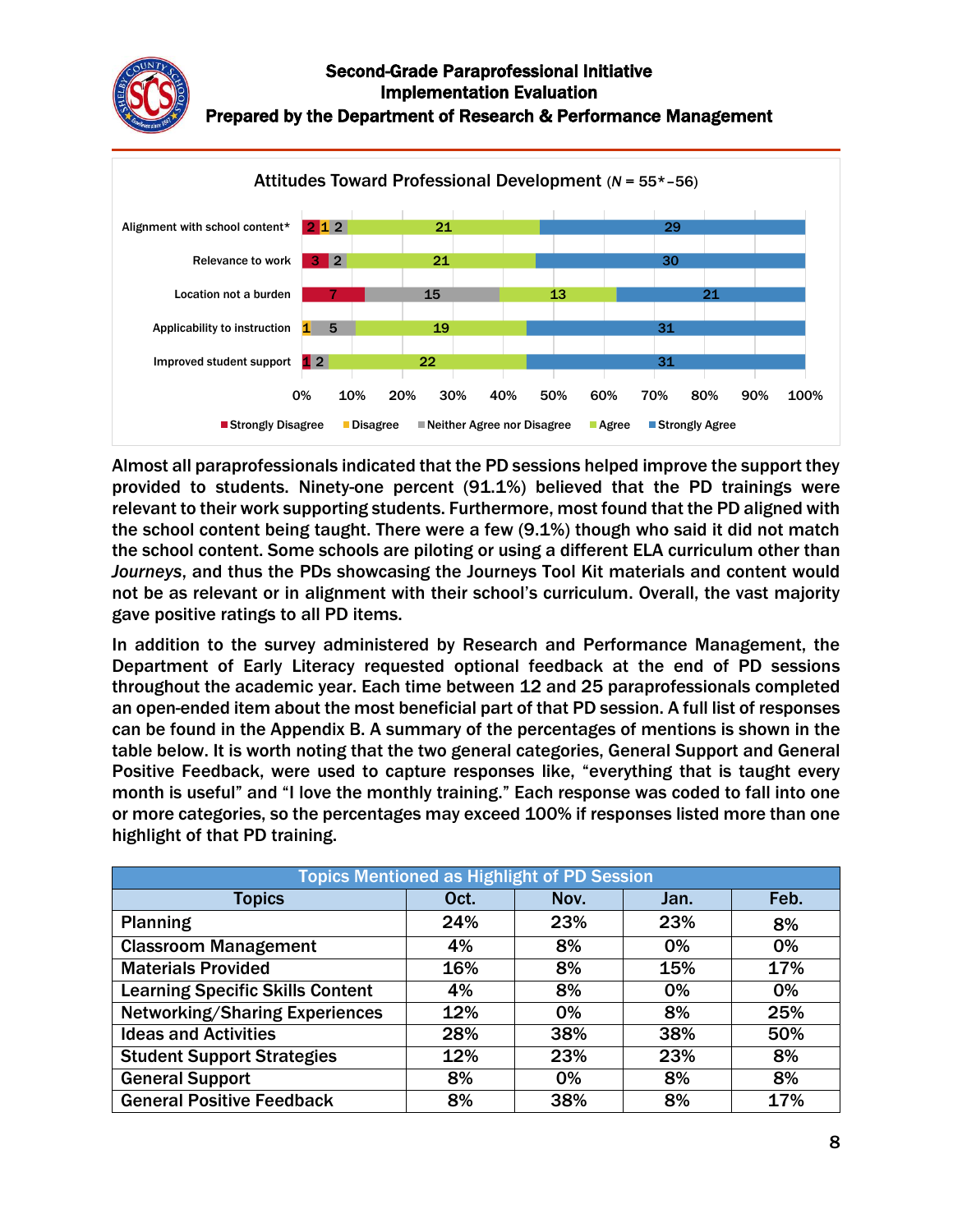

Each month the paraprofessionals consistently highlighted that the activities and ideas provided by the Department of Early Literacy were the most helpful to them. They said they would take these ideas, games, and activities back to "use with [the] students when [they] pull out or push in." Additionally, the trainings helped the paraprofessionals plan for upcoming sessions. One educator said, "it is a perfect guide on showing what to go over throughout the month with students." Based on the open-ended responses, the PD sessions helped the paraprofessionals feel prepared and well equipped for supporting students in their foundational literacy skills.

## Professional Development Attendance

Overall the PD sessions were well-attended with an average attendance rate of 85%. The following graph shows the breakdown of attendance by month. In total, paraprofessionals completed over 1,040 hours of professional development training in order to improve their skill as educators and support SCS students' foundational literacy skills. Almost seventy percent (69.6%) of the paraprofessionals indicated they attended all PD trainings offered, while 30.4% indicated they missed one or more. Of those who gave reasons for missed trainings, most indicated it was due to an illness or starting in the position mid-year.



Overall, the PD trainings were well-received and well-attended by the paraprofessionals. Student activities, planning, and networking with peers were valuable outcomes of the PD sessions. The sole area of dissatisfaction was with the location of the trainings. Future trainings should build off of the current model and curriculum to continue providing quality professional development for the second-grade paraprofessionals.

## Evaluation and Support

Paraprofessionals were observed informally during District Equity Walks. Additionally, paraprofessionals were directed to keep logbooks that could be used for evaluation. Many of the paraprofessionals did not find the logbooks useful (34.6%), and 3.6% said that the questions did not apply to them. Additionally, 12.5% of paraprofessionals did not agree that the way they were evaluated was fair. Another 12.5% said that the evaluation items did not even apply to them.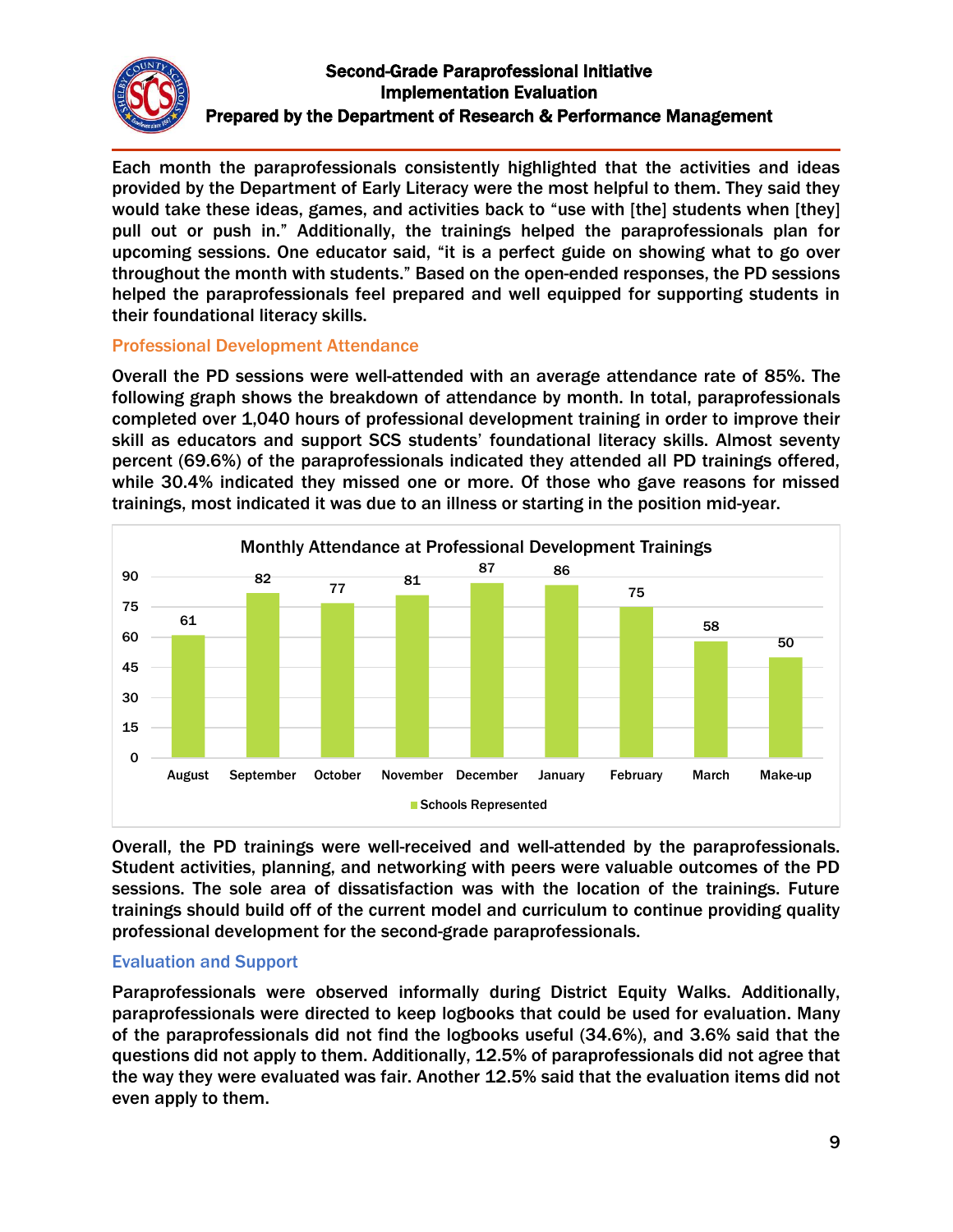

The Department of Early Literacy requested two specific questions to gauge if the paraprofessionals were being adequately supported in their new roles. Respondents rated their level of agreement to the statements that they received sufficient support from different areas to "meet the expectations of their role as a second-grade paraprofessional." The following pie charts show the paraprofessionals responses. Overall, paraprofessionals felt supported by both their school administration and the Early Literacy Department, though Early Literacy received slightly more favorable ratings.



Paraprofessionals are Receiving Sufficient Support to Perform Role

### **Turnover**

Continuity and consistency in staffing is an essential part of the effectiveness of a new program. When turnover occurs, time is spent hiring and training the new employee. Twentynine percent (29%) of the principals surveyed indicated that their school had experienced turnover in the paraprofessional position ( $n = 15$ ). The majority of turnover (53.3%) was because the paraprofessional got a better job including promotions into teaching positions in the District. Other paraprofessionals left to go back to school or had an illness that prevented them from continuing; one was fired from their role. Although turnover is not ideal in any setting, promoting paraprofessionals, especially into teaching positions, demonstrates that the paraprofessionals were quality employees who provided vital support to SCS students.

## Funding

The administrators who took the survey overwhelming cited current or future funding issues as a limitation of the initiative. Currently, 60.8% of the schools surveyed fund their own paraprofessional compared to the 35.3% of schools getting District funds to support the position. Some administrators cited coming budget cuts or Student-Based Budgeting (SBB) as a hinderance to the initiative. One principal said, "It is very challenging to pay for this position from my SBB Budget. This is a District initiative and it should be funded by the District." Others echoed the need for District funding in order to provide a dedicated paraprofessional to their second-grade population, "since we only are allotted 1 paraprofessional for our K–5 school, it can be impossible to place a paraprofessional specifically for one grade level. A District funded paraprofessional would be much

<sup>■</sup> Disagree ■ Neither Agree nor Disagree ■ Agree ■ Strongly Agree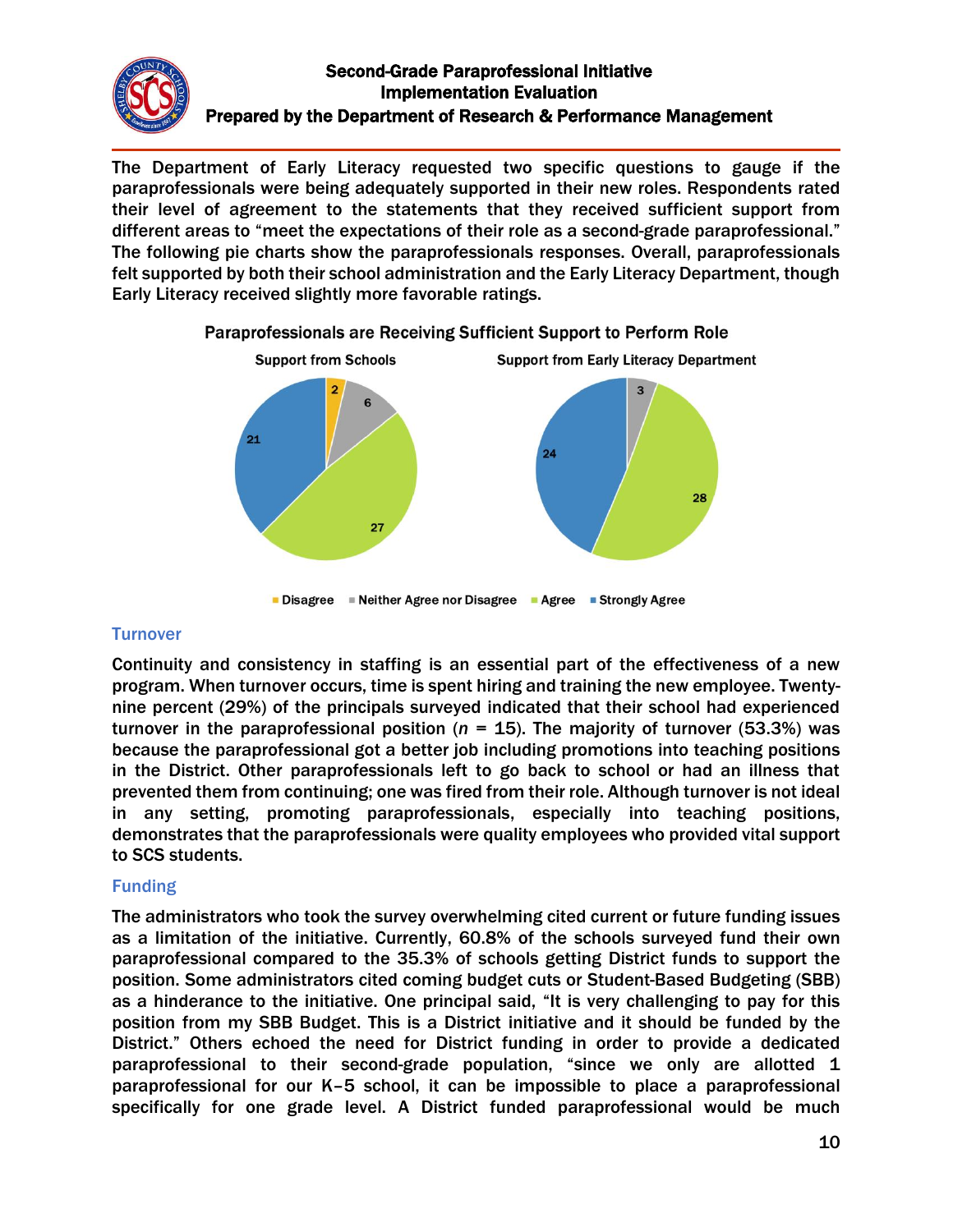

appreciated." Thirty-nine percent (39%) of the open-ended responses by administrators cited funding as a primary weakness of the initiative.

### Overall Feedback

At the end of each online survey participants were asked to share comments about aspects of the Second-grade Paraprofessional Initiative that went especially well or that were particularly challenging. A full set of responses for each group can be found in Appendix C. Below are the themes that emerged from the data parsed by subgroup.

#### **Paraprofessionals**

Twenty-seven (27) paraprofessionals provided feedback on the strengths of the initiative. The paraprofessionals cited student growth and learning as the primary strength of the initiative thus far. One paraprofessional said that the small group instruction gives students, "an opportunity to improve/master skills that they may be struggling with. In doing so, students have made significant growth with testing, advancing from Tier 3 to 2 or 1." They were not alone in this sentiment. Another paraprofessional said, "I feel that I am reaching the students who need a little extra help." In fact, 52% of paraprofessionals highlighted student growth and learning, followed by 33% who found the PD trainings to be the best part of the initiative.

Twenty (20) paraprofessionals gave feedback on the challenges they faced. The two most frequently cited issues were not having enough time with students to provide the appropriate level of support and being pulled away from their job in order to perform other school duties such as substituting and making copies. Other areas that were challenging were student engagement, scheduling, and behavioral issues.

### **Teachers**

The second-grade teachers provided 71 responses about the strengths of the Second-Grade Paraprofessionals Initiative. The main area they highlighted was the support their students received from the paraprofessionals during small group instruction. One teacher said, "It is beneficial to meet students in small groups to target them in areas specific to them that teachers alone cannot hit." Another reiterated this, "The extra pull-outs and intervention help and have been a wonderful support for our students." A third (33.8%) of ELA teachers highlighted small group instruction as the primary benefit of the initiative.

Fifty-eight (58) teachers left responses about the weaknesses of the initiative. Of those, 37.9% cited that more paraprofessionals were needed in order to provide the level of support students need. One paraprofessional put it this way, "We only have one paraprofessional and three second grade classes. If we had more paraprofessionals, we would see more student growth." After needing more paraprofessionals, the next most cited challenge teachers faced was having the paraprofessional pulled for other non-instructional school tasks. One teacher said, "The paraprofessional gets pulled frequently to perform other school duties that are not student centered," while another stated, "The paraprofessional assigned for  $2<sup>nd</sup>$  grade is always pulled to cover other grades." These along with the other responses showcase that teachers truly want and rely on the support of the paraprofessionals.

### **Administrators**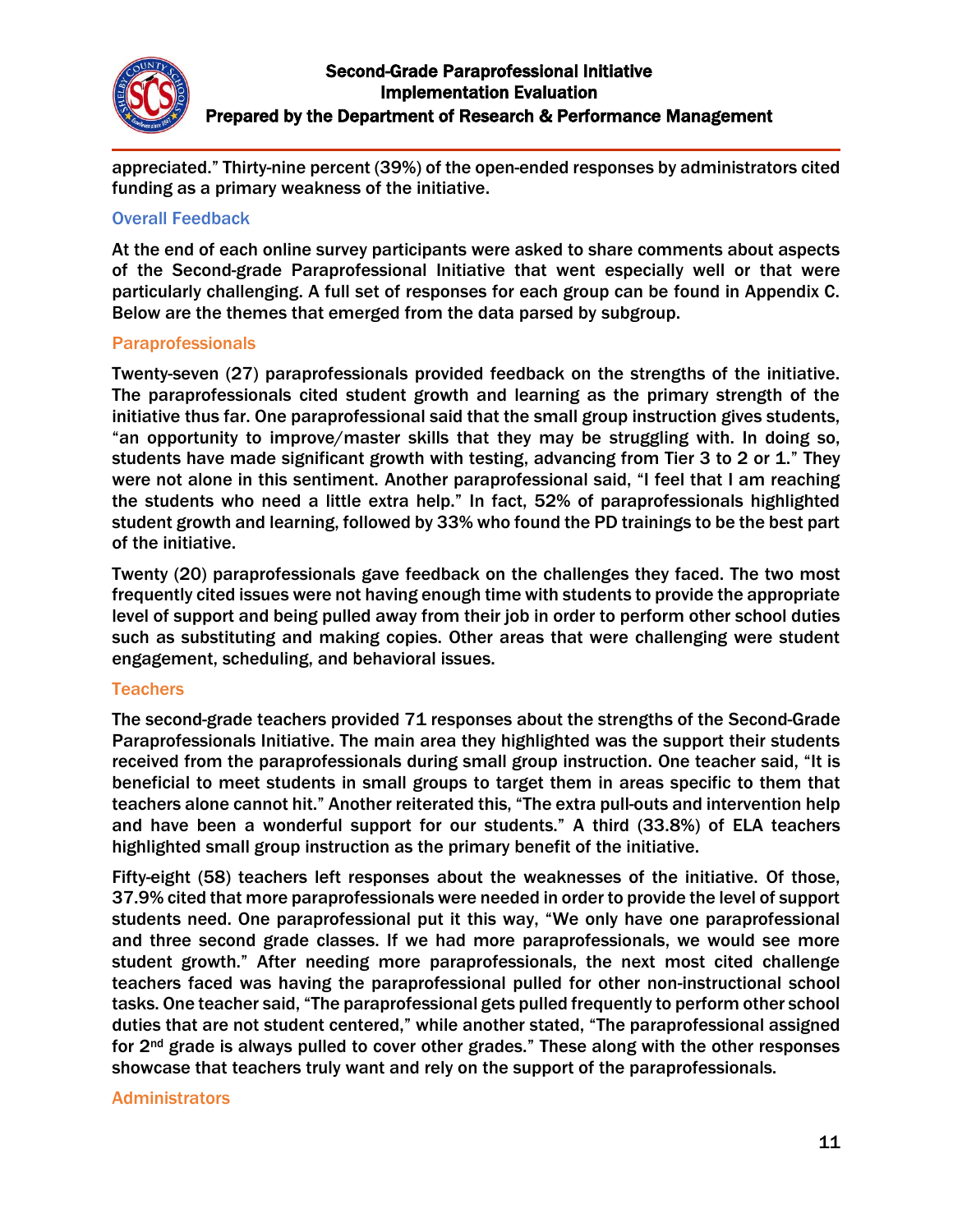

When asked about the strengths of the initiative, 30 administrators provided feedback. Providing extra support for teachers and students was the main strength according to the principals. One principal stated, "The fact that we have a paraprofessional is a tremendous help. She is imperative if we are to meet the expectations of our Third Grade Commitment. Without her help we will not be able to have all students on grade level by  $3<sup>rd</sup>$  grade." Another agreed, "[The paraprofessional] assists us with small group and one-on-one instruction [and] the ability to focus on foundation skills with students that are struggling to read." After providing additional support, principals highlighted student growth and learning as a key value of the initiative. As one principal succinctly put it, "The second-grade paraprofessional has been very effective in helping our students learn how to read." This thought was expressed by a number of other administrators as well.

Thirty-one (31) principals answered the question focusing on challenges they faced with the Second-Grade Paraprofessionals Initiative. The most commonly cited topic (39%) highlighted funding as the primary issue with the initiative. After that topic, which was discussed earlier, trainings for the paraprofessional was the next most commonly cited issue. One principal suggested training prior to working with students, "it would be good if they could receive more intense training possibly in the summer to improve their knowledge." Another echoed that sentiment and a third suggested having their partner teachers also attend trainings with the paraprofessional. Finally, scheduling seemed to be a consistent issue that administration faced when working with the second-grade paraprofessionals.

## Conclusion & Recommendations

Overall, the paraprofessionals, teachers, and administrators have a positive opinion of how the initiative has been implemented thus far. The recommendations below focus on areas that were highlighted as opportunities to improve the initiative or garnered lower overall ratings.

Recommendation 1 – District staff should work with school administrators to ensure that the second-grade paraprofessionals are solely focused on supporting students' foundational literacy skills.

Over 90% of the paraprofessionals indicated they had duties other than instructional support during the year. Many paraprofessionals listed clerical duties, substituting, and monitoring duties as part of their job, all of which take valuable time away from helping students grow their reading skills. Teachers often expressed a need for more support and more time with the paraprofessional during the week. Working with the school administrators to find other resources for those non-instructional duties will free up time that the paraprofessionals can dedicate to supporting students.

Recommendation 2 – District staff should outline goals and outcomes of the initiative and provide a clear job description for the second-grade paraprofessionals. This should be shared directly with second-grade ELA teachers, principals, and the paraprofessionals themselves.

The Department of Early Literacy has created a document that goes through the frequently asked questions about the initiative. The document does answer many of the questions surrounding the responsibilities of the second-grade paraprofessional, including who they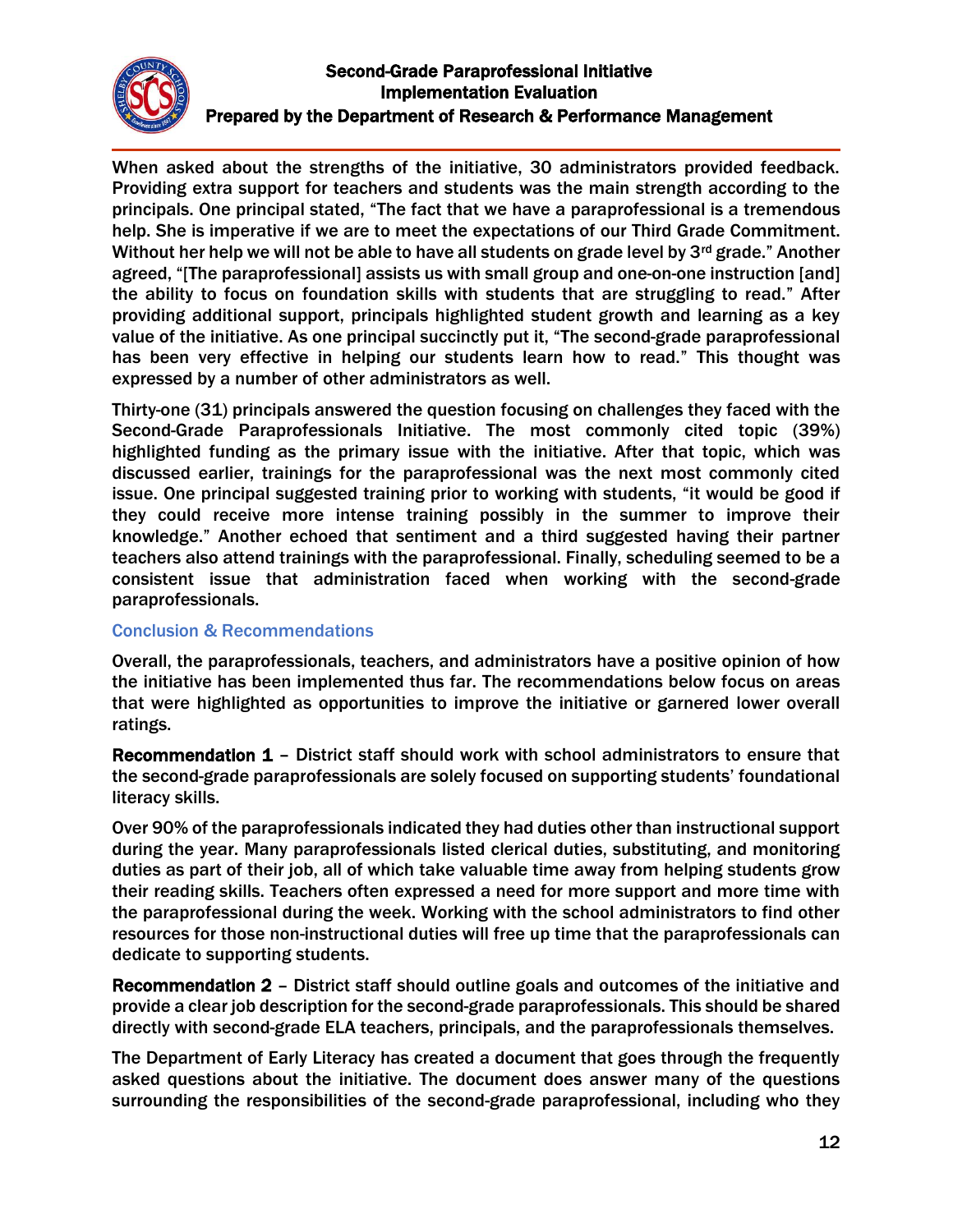

should serve, what they should be doing in different instructional settings, how they are evaluated, and how professional development is implemented. However, a more concise, accessible document that summarizes the purpose and goals of the initiative would strengthen people's understanding of the initiative. Teachers expressed a need for better communication and more information about the role of the paraprofessional in different instructional settings. More than 20% of teachers needed more direction on how to utilize the paraprofessional to maximize student learning. Additionally, administrators asked for a job description. Providing clear guidance to stakeholders about the initiative is prudent and would mitigate confusion and provide clarity to all parties.

Recommendation 3 – The District should seek funding in order to support at least one second-grade paraprofessional for each school if not more.

The school administrators were clear that it would be hard in coming years to continue funding the position without District support. Most schools currently funded the position themselves and only fund one second-grade paraprofessional. Many teachers requested that the paraprofessional be available more often to support their students. Without additional funding schools cannot maintain, much less increase, the vital support the paraprofessionals provide.

Overall, the initiative has been well received by ELA teachers and the administrators. The paraprofessionals believe they provide vital support for students on their foundational literacy skills. Although there are areas where the initiative can be improved as outlined above, overall the implementation of the initiative in the first year has been effective.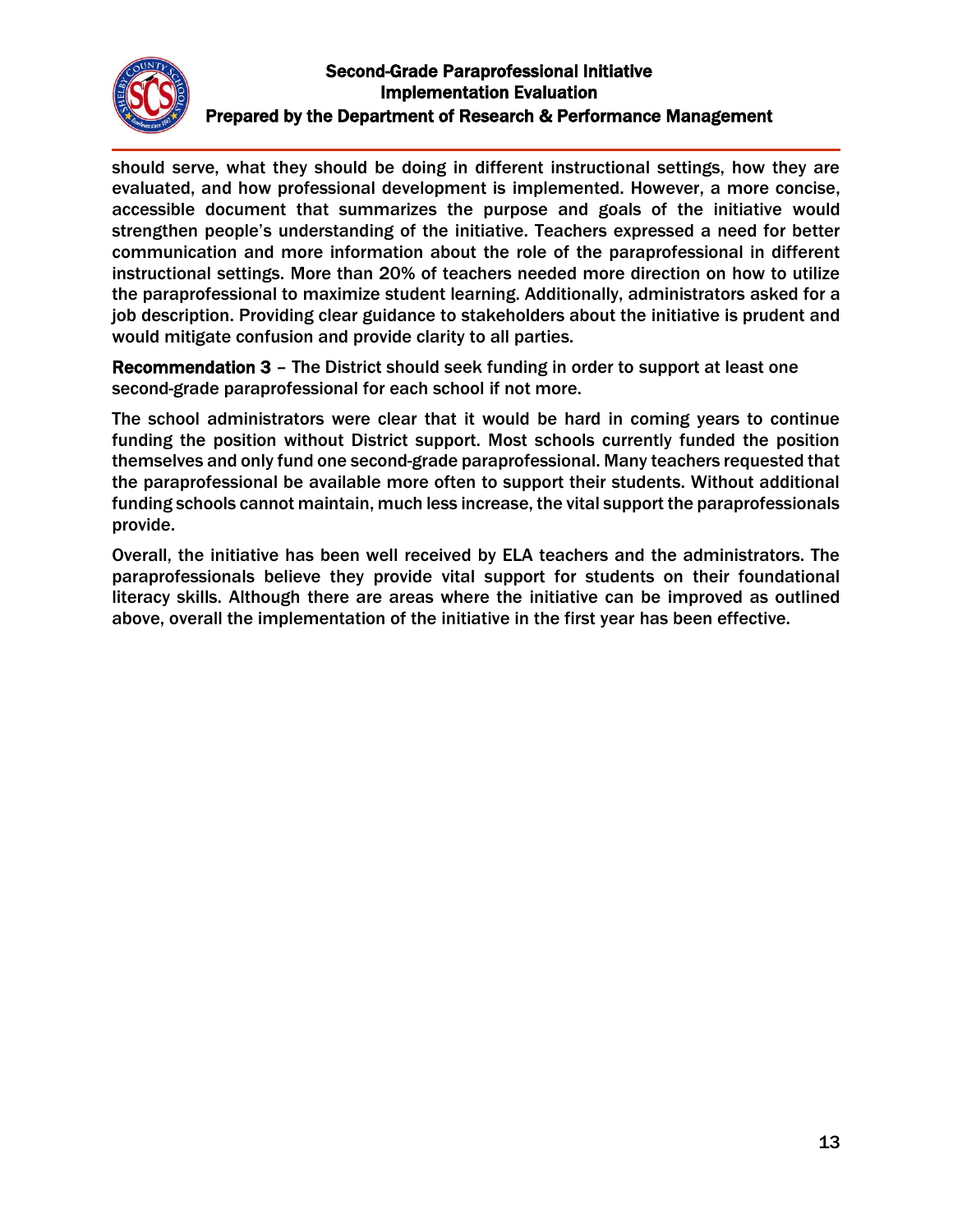

## Appendix A

| Type of Student Support Provided by Paraprofessionals by Month and Frequency |                                                |                  |                      |                      |                |
|------------------------------------------------------------------------------|------------------------------------------------|------------------|----------------------|----------------------|----------------|
|                                                                              |                                                | <b>Frequency</b> |                      |                      |                |
| <b>Month</b>                                                                 | <b>Type of Support</b>                         | <b>Daily</b>     | 3-4 Days per<br>week | 1-2 days per<br>week | <b>Never</b>   |
|                                                                              | <b>Whole Group Instruction</b>                 | 29               | 5                    | 3                    | 2              |
| Sept.                                                                        | <b>Small Group (Literacy Workshop/Centers)</b> | 21               |                      | 6                    | 5              |
|                                                                              | <b>Pull Out</b>                                | 18               | 8                    | 3                    | 10             |
|                                                                              | <b>Whole Group Instruction</b>                 | 16               | 4                    | 5                    | 0              |
| Oct.                                                                         | <b>Small Group (Literacy Workshop/Centers)</b> | 16               | 5                    | 4                    | 0              |
|                                                                              | <b>Pull Out</b>                                | 9                | 6                    |                      | 3              |
|                                                                              | <b>Whole Group Instruction</b>                 | 13               | 0                    | $\overline{2}$       | 0              |
| Nov.                                                                         | <b>Small Group (Literacy Workshop/Centers)</b> | 10               | 3                    | $\overline{2}$       | 0              |
|                                                                              | <b>Pull Out</b>                                | 8                | 3                    | 3                    |                |
|                                                                              | <b>Whole Group Instruction</b>                 | 10               | $\overline{2}$       | 0                    | 0              |
| Jan.                                                                         | <b>Small Group (Literacy Workshop/Centers)</b> | 9                | 1                    | $\overline{2}$       | $\mathbf 0$    |
|                                                                              | <b>Pull Out</b>                                | 6                | 4                    |                      |                |
|                                                                              | <b>Whole Group Instruction</b>                 | 10               | 1                    |                      | 0              |
| Feb.                                                                         | <b>Small Group (Literacy Workshop/Centers)</b> | 9                | 1                    | $\overline{2}$       | 0              |
|                                                                              | <b>Pull Out</b>                                | 8                | 1                    |                      | $\overline{2}$ |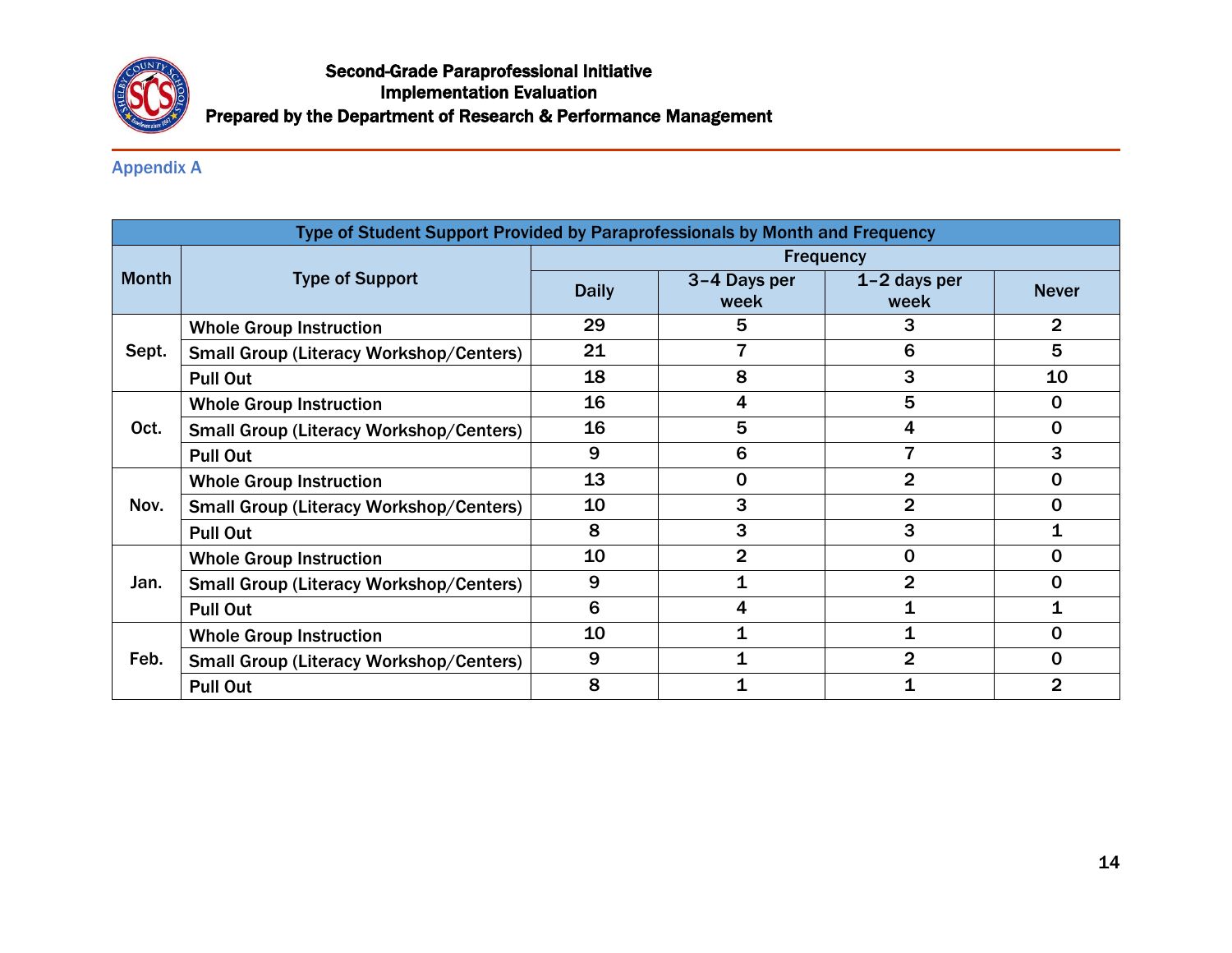

## Appendix B

## What is most helpful about the monthly professional learning experiences?

## Paraprofessional's Responses

| I love the monthly training                                                                                        |
|--------------------------------------------------------------------------------------------------------------------|
| The breakdown of each lesson                                                                                       |
| To learn the materials and receive great information                                                               |
| Great ideas! Shared experiences.                                                                                   |
| If using the Journeys program, I find that the different activities to implement are most helpful and the overall  |
| guidance/support that is given for this position as a 2nd grade paraprofessional.                                  |
| I am taught many new ways to teach my students.                                                                    |
| The most helpful experience is that we get to role play what we're doing to get a better understanding.            |
| The monthly professional learning experience allow me to gather information about the upcoming lessons so that I   |
| may be able to better educate the students that I pull or during group instruction.                                |
| Showing us how to keep the children's attention while teaching them.                                               |
| It gives me insight on the lesson that we will teach and the activities that the instructors present are useful.   |
| The professional learning experiences is helpful not just the month of October but every month we meet.            |
| Helps me be more focused                                                                                           |
| The interaction and knowing we are on schedule.                                                                    |
| The lesson support activities, I don't have as many activities, so I use what's taught in trainings.               |
| Being interactive with children by doing activities that involves them to express their opinions.                  |
| Information                                                                                                        |
| understanding or being introduced to grammar rules                                                                 |
| It's full of ideas and activities that could be implemented into the classroom                                     |
| Learning better ways to help our children                                                                          |
| The activities to bring back to the students during pull out                                                       |
| The going over of how and what we are supposed to be helping the students with                                     |
| Most helpful is the information and resources given to become successful paraprofessionals.                        |
| everything                                                                                                         |
| We are all on the same page. We are prepared ahead of time for our next challenge.                                 |
| How break words down. I am learning to better understand how to help each student on their own level of learning.  |
| Everything                                                                                                         |
| Going over the next few lessons and giving                                                                         |
| Learning the Journeys stuff so I have a better understanding of with the students are learning.                    |
| How to work one on one with students.                                                                              |
| Everything that is taught every month is useful.                                                                   |
| The most helpful is everything. I love that we go over each upcoming lesson and also the extra group activities    |
| because those give me extra learning tools to use with my children and they also help get them excited about       |
| learning                                                                                                           |
| They are very informative and helpful in helping the students                                                      |
| It gives me ideas to teach my students.                                                                            |
| The detail content and suggested ideas for presentation                                                            |
| Most helpful about monthly professional learning is that we are doing hands on experiences with the lesson, so     |
| once the teacher introduce and teach the lesson we already know.                                                   |
| Each month is helpful; therefore, time well spent. A travel voucher will help as well-being we are not getting a   |
| stipend of any kind. In addition, to not getting paid for the holidays.                                            |
| Learning different ways to help children                                                                           |
| It gives me more knowledge in help teaching the students.                                                          |
| Sharing our information and experiences with each other. Be me that has been very helpful.                         |
| Learning how to deliver the information accurately to the 2nd graders.                                             |
| Everything is helpful to me in a way because it refreshes my learning ability and gives me the support I need when |
| it comes to teaching my students.                                                                                  |
| The wonderful ideas and activities that the Early Literacy instructors present.                                    |
| The games and activities that we do monthly.                                                                       |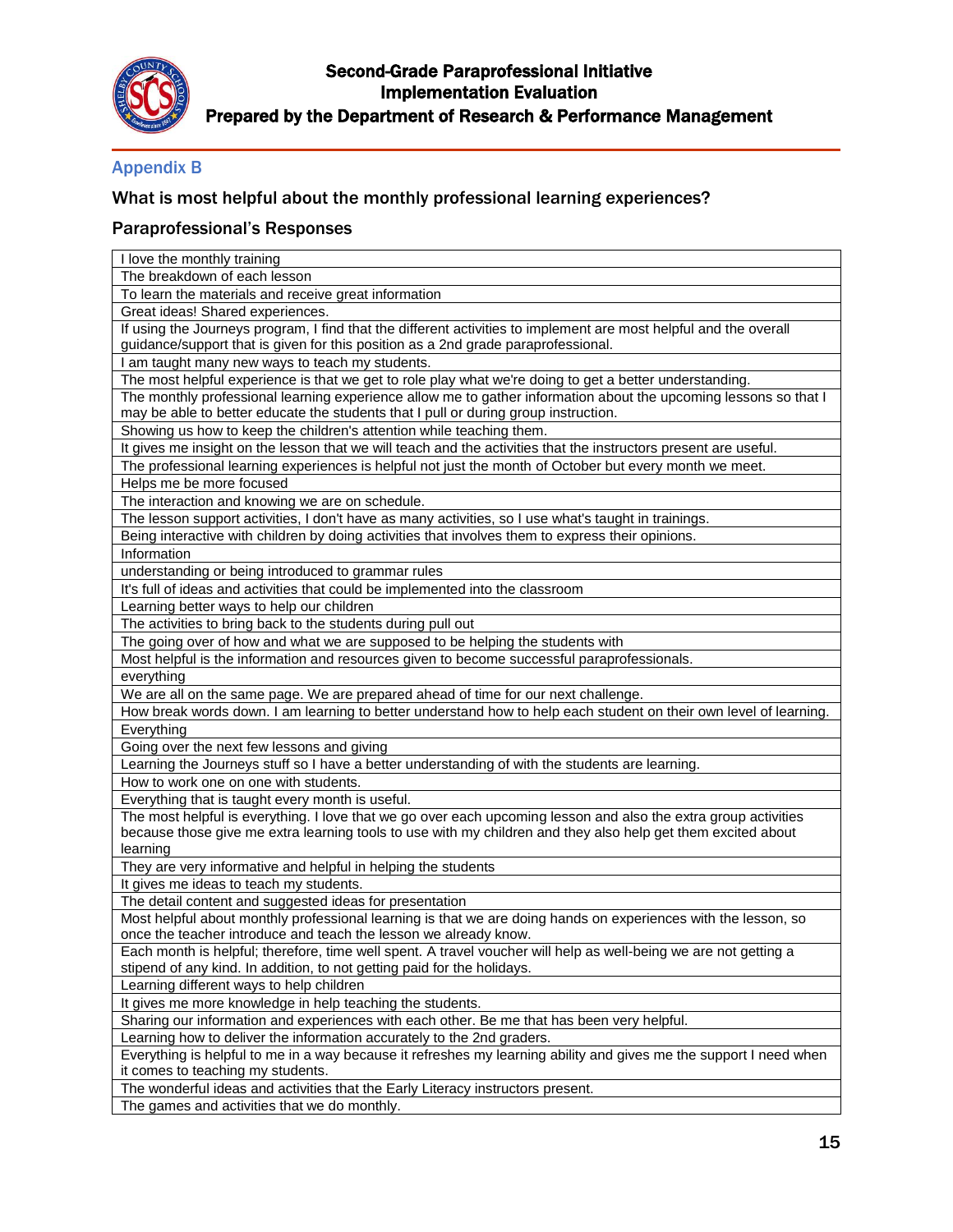

#### Prepared by the Department of Research & Performance Management

Getting to use the toolbox so I will have access in helping all students daily. Learning varies strategies in implementing the different skills. I'm learning different strategies. Knowing what the lessons is going to be about. The PowerPoints are most helpful. It is a perfect guide on showing what to go over throughout the month with students. Learning different techniques and strategies to help us enhance each student's leaning capabilities. We learn what is needed to do each week with the students. I take back what I learned and use it when teaching my students. The most helpful is all of the group activities that you share with us. It gives us different things to do other than just the norm and the children love being interactive as I do. I am a visual learner and I like hands on, so these sessions really help me and keep me interested and so excited each month. It was interesting and most helpful for us to interact and share with the different educational games that we can use with our students when we pull out or push in. Different fun ways to teach the skill. Everything is helpful to me. It's a joy and a pleasure to meet with you all every month. The collaboration is very helpful, with sharing many instructional strategies and activities that will help time of instruction to be effective. The different activities I can use with my students. everything that you provide is helpful. The monthly professional learning experience enhances my experience in teaching. The advisors explain every lesson, and how you suppose to implement them in your classroom. The great activity lessons that the Paraprofessionals share. Knowing the lesson before we enter the classroom.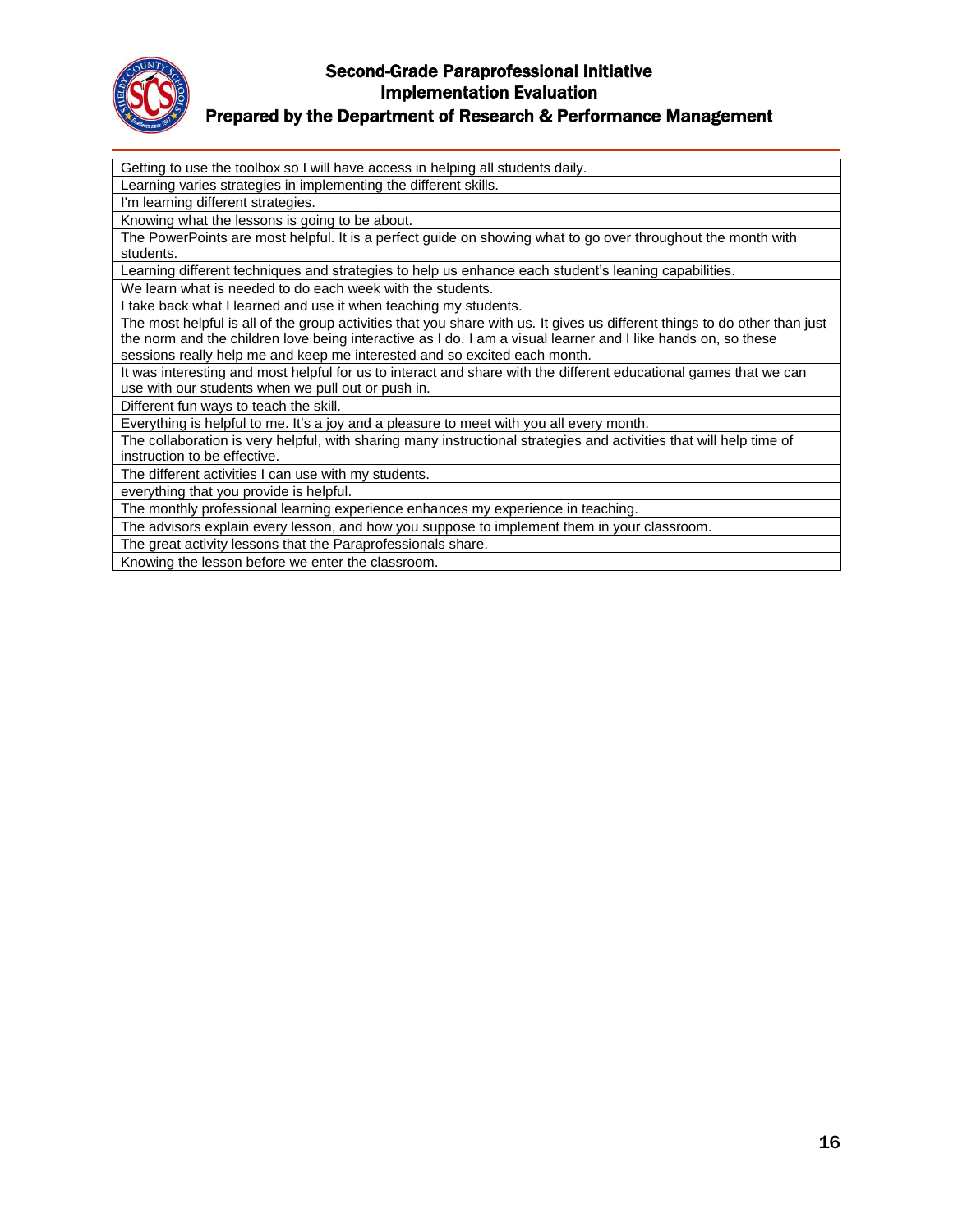

# Appendix C

## Paraprofessionals' Responses

### *Strengths*

Please share any comments you have about aspects of the Second-grade Paraprofessional Initiative that are going especially well.

| I love being able to provide and assist in the teaching of students. The students love coming and receiving          |
|----------------------------------------------------------------------------------------------------------------------|
| instructions in small groups. Having a room where we can work is very helpful.                                       |
| Great program- keep it. Wonderful tool for paraprofessionals. Not just 2 <sup>nd</sup> grade but all grade levels.   |
| I am able to work with my students daily.                                                                            |
| I am just so thankful for the monthly meetings because they are really informative and helpful with different ideas  |
| as to supporting the children.                                                                                       |
| I can see that my tier 3 children are learning.                                                                      |
| I enjoy working with the students and I have observed the students using what they have learned from me in the       |
| classroom. The students are very eager to learning.                                                                  |
| I feel that I am reaching the students who need a little extra help. The teachers are overwhelmed with too many      |
| responsibilities, it is hard to help every student.                                                                  |
| I find that the templates made available to help the students to interact has made teaching much easier.             |
| I had two of my students made grade progress in January. My teachers asked me to pull them out.                      |
| I have really enjoyed going to the PD meeting. It has been a give and take situation, they give us valuable          |
| information to take back to use for the students.                                                                    |
| I have seen improvements in some of the students. It's very encouraging.                                             |
| I like the PD classes, but we need more examples and links for items discussed on the power point. February's PD     |
| was the best so far because we could download the exercises on the power point.                                      |
| I love when my students have conquered their fear and develop self-confidence from being pulled out every day.       |
| The foundation teachers are a joy to work with. We add to each other.                                                |
| I really love the trainings and listening to other 2nd grade paraprofessionals ideas on how they implement different |
| ideas to their lessons.                                                                                              |
| I see growth with the students, and I see them gaining confidence.                                                   |
| I think that the Journeys Tool kit is outline to a tee. I love the fact that we are offered PD in case we don't      |
| understand something.                                                                                                |
| It's wonderful!                                                                                                      |
| Just seeing the growth of the students from my support                                                               |
| Knowing the lesson before we enter the classroom.                                                                    |
| Student and Second -grade Paraprofessional interactions in small group settings with added tools (games,             |
| readings, diphthong, etc. cards) to help enhance their learning.                                                     |
| Students are excited about learning.                                                                                 |
| Students are improving on literacy test scores and the understanding of content taught to them.                      |
| The PD's that I attend really help me to teach fun lesson that the innovators enjoy.                                 |
| The students' eagerness to learn.                                                                                    |
| The students were hesitant about coming to the small group sessions at first, but they love coming now. I have       |
| some of the other students asking the teacher and me "how can they get in my group". I have three students that      |
| showed growth and no longer need small group instruction.                                                            |
| The trainings that I receive have made my pull-out session with my group of students very helpful.                   |
| Working with students in small groups gives them an opportunity to improve/master skills that they may be            |
| struggling with. In doing so, students have made significant growth with testing advancing from Tier 3 to 2 or 1.    |

#### *Weaknesses*

Please share any comments you have about aspects of the Second-grade Paraprofessional Initiative that are particularly challenging.

| -<br>ινισι                                                 |  |
|------------------------------------------------------------|--|
| <u>n</u><br>™ideni.<br>$-1$<br>with<br>IOIVE<br>≍sueა<br>. |  |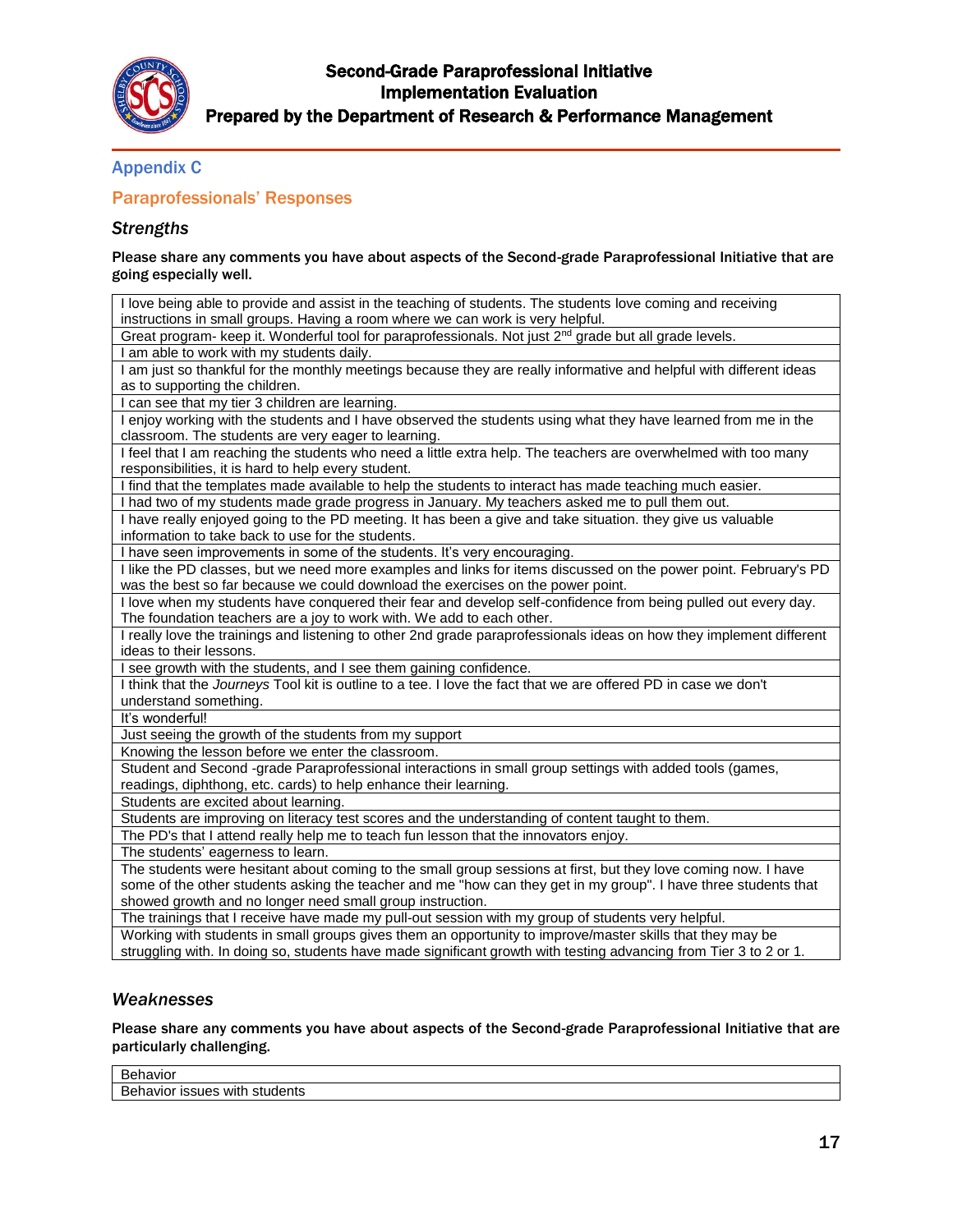

### Prepared by the Department of Research & Performance Management

Doing more work than other assistants and getting the same pay. The stipend was a motivating, we should get additional pay.

I definitely love and enjoy working with the second-grade students! Often, there are times when I have to rotate coverage for other classes due to teacher absence.

I don't particularly like being pulled away from the second graders so much. At the same time, I'm aware I work at a school with a small staff, so we have to pull together if someone is out. I just wish we would get some teachers hired to cover these classes that are teacher-less.

I think some children need just a little more time.

I think the challenge is translating and memorization for the children. Which means creating new ways daily in order to see successful results.

If I can't get to the homeroom teachers' classroom before support classes I have to find what support class, they are in. Many support class teachers don't want me to pull the students during their support class time. I do get the students though.

It is challenging being pulled from my group while in the middle of my [session] to cover a class for a meeting or to have to cancel group so that I can substitute. I have to make copies during my planning time or during foundations time after copies are approved. This leaves me with no planning period of my own to prepare for my groups. I also have to make daily outgoing calls of students who are not present. A better detailed checklist for student logs can be used for both behavior and academics. There could be an assessment to give to students to also track their progress. For instance, a vowel drill and words assessment.

Keeping the students engaged and keeping their interested without them wanting to give up.

Listening

Material is not up to date.

Not enough time with the children due to other obligations.

Providing challenging students with support when he/she has not a mastered skill after push in and push out services have been provided.

Reaching all of the students. There are so many that need assistance and are below level. It would be more effective if there were more paraprofessionals.

Some of the students don't take reading and the program serious enough

The absentees and transfers of students and keeping up with the paperwork, along with other school assigned duties.

The biggest challenge that I have is not spending enough time with the students during small group pull-outs. Sometimes I may have 30 minutes, 1 hour would be great.

The challenges that I have are as follows: 1. Planning for my groups (I don't have proper timing to plan for my groups because I have to make phone calls for absent students, record keeping and planning for RTI, copying, and I tutor students during this time) 2. Scheduling (I have to pull my groups right after lunch and they are missing recess). 3. Being called away from Foundations and my groups to cover meetings and subbing when there is no sub for the whole second team. 4. I believe that we need a better form to keep records of student's behavior and progress in both the classroom and pull-out. 5. I believe that it would be helpful to admin if they were allowed to hire a floater to replace the Second Grade Paraprofessional to cover meetings, sub, and make copies. Time

## Second-grade ELA teachers' Responses

#### *Strengths*

Please share any comments you have about aspects of the Second-grade Paraprofessional Initiative that are going especially well.

I love having the 2nd grade assistant pullout my tier 3 students. However, I wish it was every day. Our paraprofessional is helpful and comes to me every day to help with copying and grading even when she is pulled during our scheduled time for other duties. She is very helpful when she is allowed to come in and assist. The second-grade paraprofessional does the activities suggested for small group sessions -She attends all training through early literacy -Plan and use the materials -Communicate with teachers on a daily basis I have loved having the extra help in the room. My paraprofessional works closely with students daily and is a huge help as I have a class where more students struggle than not

working with small groups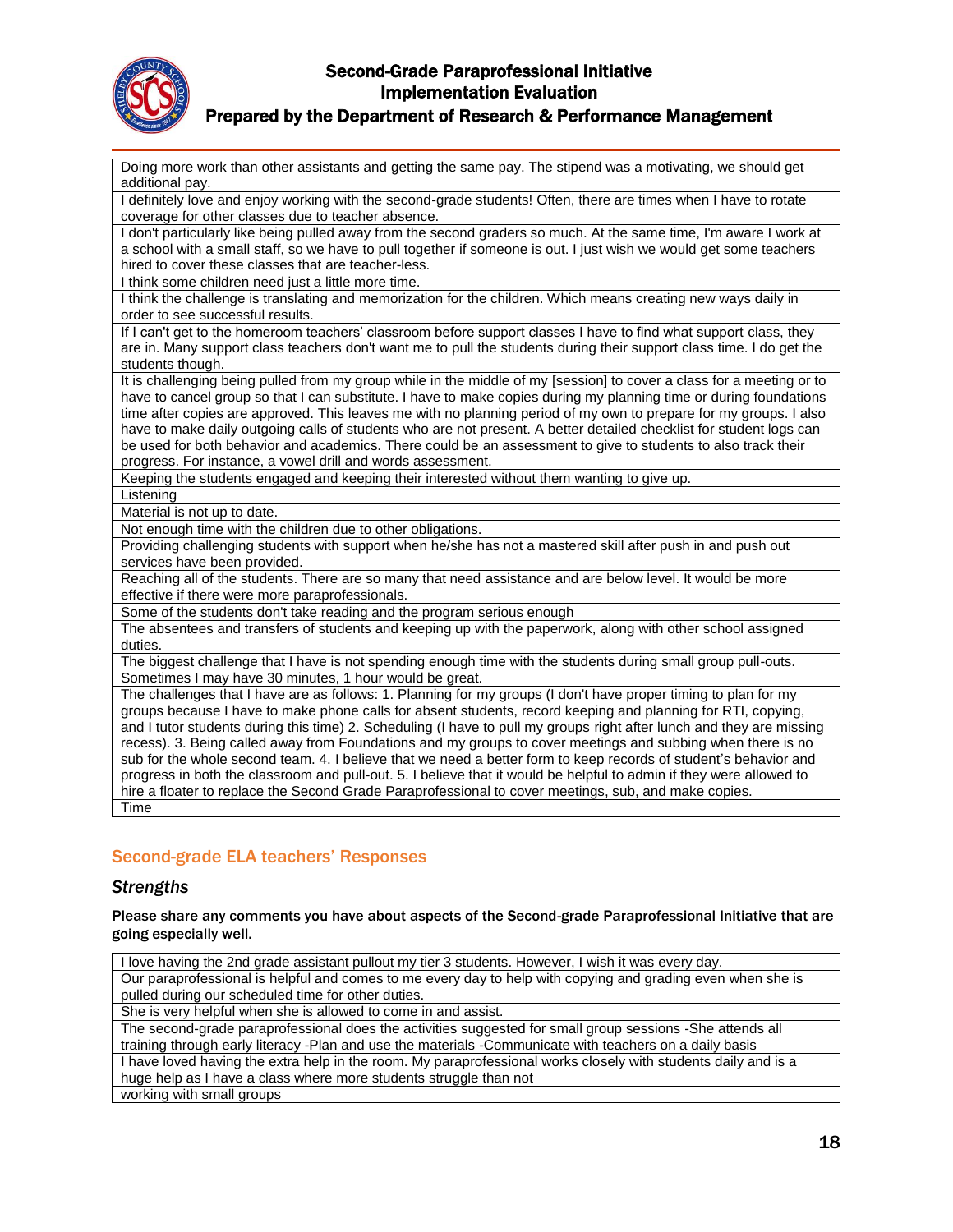

### Prepared by the Department of Research & Performance Management

It makes sense that if students are going to be expected to meet these set criteria to move to third grade, we would have extra support to help make that happen. [Parapro]\* is great with the students. He keeps me informed about their progress. My students have shown growth from the first day working with [parapro] during small group instruction. It has been a pleasure to have [parapro] as my classroom paraprofessional. She works so diligently with my struggling students. The students gravitate to her calm demeanor. [parapro] is very special to our second-grade Team. With compassionate paraprofessionals like [parapro], the Second Grade Paraprofessional Initiative will continue to thrive. The Second-grade Paraprofessional Initiative has been helpful in assisting with students that are having difficulty with grade level skills. I feel like the initiative is a very good plan, I love the idea of the extra support. Small-group instruction has been paramount! Students gain individualized knowledge of Standards/Objectives through hands-on learning activities that meet their needs. Our paraprofessional provides additional support that our students need with literacy. The hands-on interaction with the student has truly been beneficial to our students. My paraprofessional is great. The aspect that is going well is the small groups the Paraprofessional works with. I find it to be effective. Students that the paraprofessional consistently works with are showing growth and progress! Their fluency is improving as well as their phonemic awareness and decoding of words. The paraprofessional has a separate curriculum to teach and I advise her on skills I want her to piggyback on or reteach with the one small group she pulls a day. Our Paraprofessional is needed and does a great job instructing our students. Great way to have an additional small group intervention Having a paraprofessional in the room to help with foundational skills is a good thing. It is very helpful to have another person supporting small group instruction. Our paraprofessional is very supportive and works well with her students. The one-on-one instruction and the small groups. The Paraprofessional diligently work with the teacher to ensure that the student reap the benefits of the program. My second-grade paraprofessional is a great asset to me and my students. He is really helpful, and my students really enjoy him being in the classroom I LOVE having our Paraprofessional and couldn't imagine doing this job without her. Most of the students that have been getting that extra small group instruction have been improving in foundations. During whole group instruction, she helps by making sure everyone is on task. She pulls a small group to work with on a specific skill. My paraprofessional does a great job working with my students. The students show improvements on weekly tests and classwork. They are a great help and support to the teacher and students. The paraprofessional that works with me has a history at the school and a good relationship with the students. From what I have been able to see she adheres to her schedule and the students seem to enjoy when she pulls them out, She is a big help with behavior issue kids I think that it is great having a paraprofessional to help with whole and small group instruction. It helps us to work as a team and see each student each day in a teacher led station. It is a joy to have a Paraprofessional that is designated to assist our students with their academic deficits. The additional help to make sure the students are on track is great. The small group pull-out is wonderful! The support being provided via small group pull-outs with students has helped to improve reading readiness for my students. I believe this is a great thing. It helps to serve all students and meet them where they are academically. It's very helpful to have someone working with the students while I am working on small group instruction. Trust and effective communication are important tools to assisting students. Our paraprofessional has a good rapport with students. When support is provided, I am fully satisfied. The Second-grade paraprofessional at our school is great when she gets to work with second grade. She is focused and prepared. The extra pull-outs and intervention help and have been a wonderful support for our students. It's helpful to have assistance sometimes.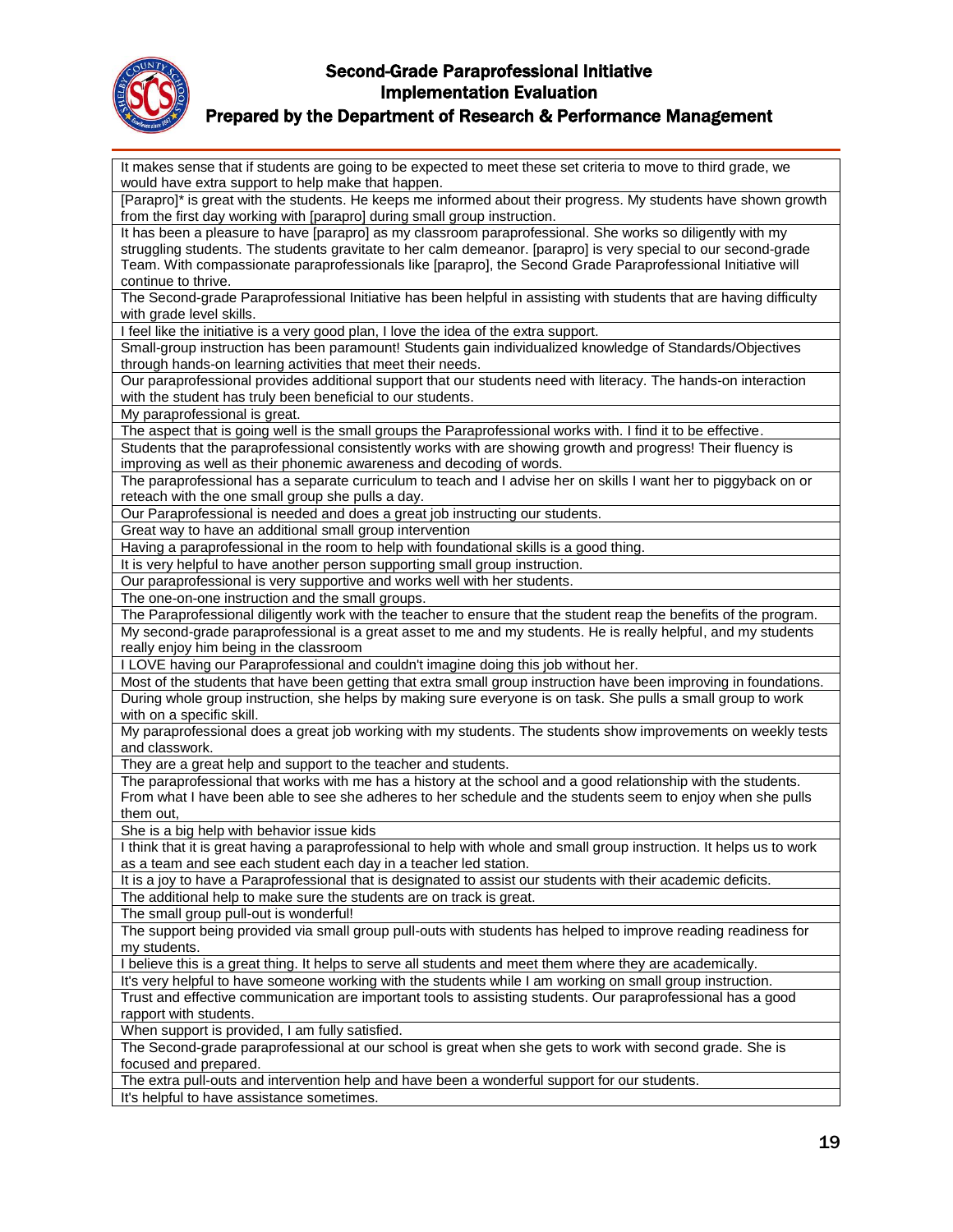

## Prepared by the Department of Research & Performance Management

| It is extremely helpful to have someone who can work with struggling readers                                                 |
|------------------------------------------------------------------------------------------------------------------------------|
| She provides wonderful support for the students' growth in reading.                                                          |
| She is working very hard with my Hispanic students and their problems with foundational skills. She has helped               |
| the Illuminate/Fastbridge improve slowly.                                                                                    |
| Having a paraprofessional in the classroom with me is awesome. She is very friendly, and we work together                    |
| perfectly. I think every grade should have a Paraprofessional. Since this is my 4th year and she's a veteran; she            |
| helps me out a lot.                                                                                                          |
| The paraprofessional assigned to 2nd grade is very effective with my small group of struggling students.                     |
| I like that they pull small groups of students in the afternoon to supplement reading instruction. The lowest leveled        |
| students are now getting 2 small group instructional times (20 minutes ea.) four times a week and one time with              |
| me the other day.                                                                                                            |
| She has communicated with me about what the students' needs are.                                                             |
| I like that the District has attempted to provide this initiative. It is helpful. I guess that the small group aspect is ok. |
| I am seeing growth in a few of the students pulled.                                                                          |
| Our paraprofessional is eager to learn and help.                                                                             |
| The extra support students are receiving is helping to grow their reading skills.                                            |
| [Parapro] is a very engaged and knowledgeable paraprofessional. She works with students daily during whole                   |
| group and small group instruction.                                                                                           |
| Our paraprofessional is dedicated to serving our students and will adjust lessons without being instructed. She              |
| frequently works with them beyond the expected time frame.                                                                   |
| This initiative is very helpful for our students. The paraprofessionals work well with our students. The small group         |
| instruction has helped our students. The phonics lessons presented assist our students in gaining a better                   |
| phonological foundation.                                                                                                     |
| [Parapro] is awesome! She assists in all ways possible. To me, she goes above and beyond what a                              |
| paraprofessional is supposed to do!!                                                                                         |
| It is beneficial to meet students in small group to target them in areas specific to them that teachers alone cannot         |
| hit.                                                                                                                         |
| A great help. Wish that I could have one every day.                                                                          |
| EVERY K-2 foundational skills should have a para or assistant. My kids are showing crazy growth right now. She               |
| is instrumental in this happening!!!!                                                                                        |
| Having the paraprofessional really helps the students that need that extra support and sometimes the teacher can't           |
| always get to them every day.                                                                                                |
| Our paraprofessional has added greatly to student growth! She lessens the load on the teachers as we know that               |
| she is there to bring extra help to the students who need it.                                                                |
| She is well organize and provide excellent help                                                                              |
| This week was the first week I've had the paraprofessional during whole group instruction, and she was very                  |
| helpful.                                                                                                                     |
| When my Paraprofessional is able to pull my students, the students are able to make gains with their reading                 |
| skills.                                                                                                                      |
| I have NOT experienced any challenges and have experienced student Lexile growth with use of the Second-                     |
| grade Paraprofessional.                                                                                                      |
| I think this program is most effective and should definitely be continued!                                                   |
| She does a wonderful job of working with all of our classes. At this time, no suggestions                                    |
| ZERO! I love my extra hands during foundational skills! I feel so incredibly blessed to have extra help! I am so             |
| thankful to the administration!                                                                                              |
| * [Parapro] is used to in place of a person's name to maintain anonymity of the respondents.                                 |
| Weaknesses                                                                                                                   |

Please share any comments you have about aspects of the Second-grade Paraprofessional Initiative that are particularly challenging.

Sharing paraprofessional with another class. -Paraprofessional being pulled to do other duties in the school. Finding the right time for them to pull the kids outside of the instruction time/ workstation time. She does whole group lesson with 7 of my kids but cannot do that when the other kids are in there. So, she has to pull at different times.

Having other duties that may interfere with being with students.

Having to adjust to staffing needs with scheduling.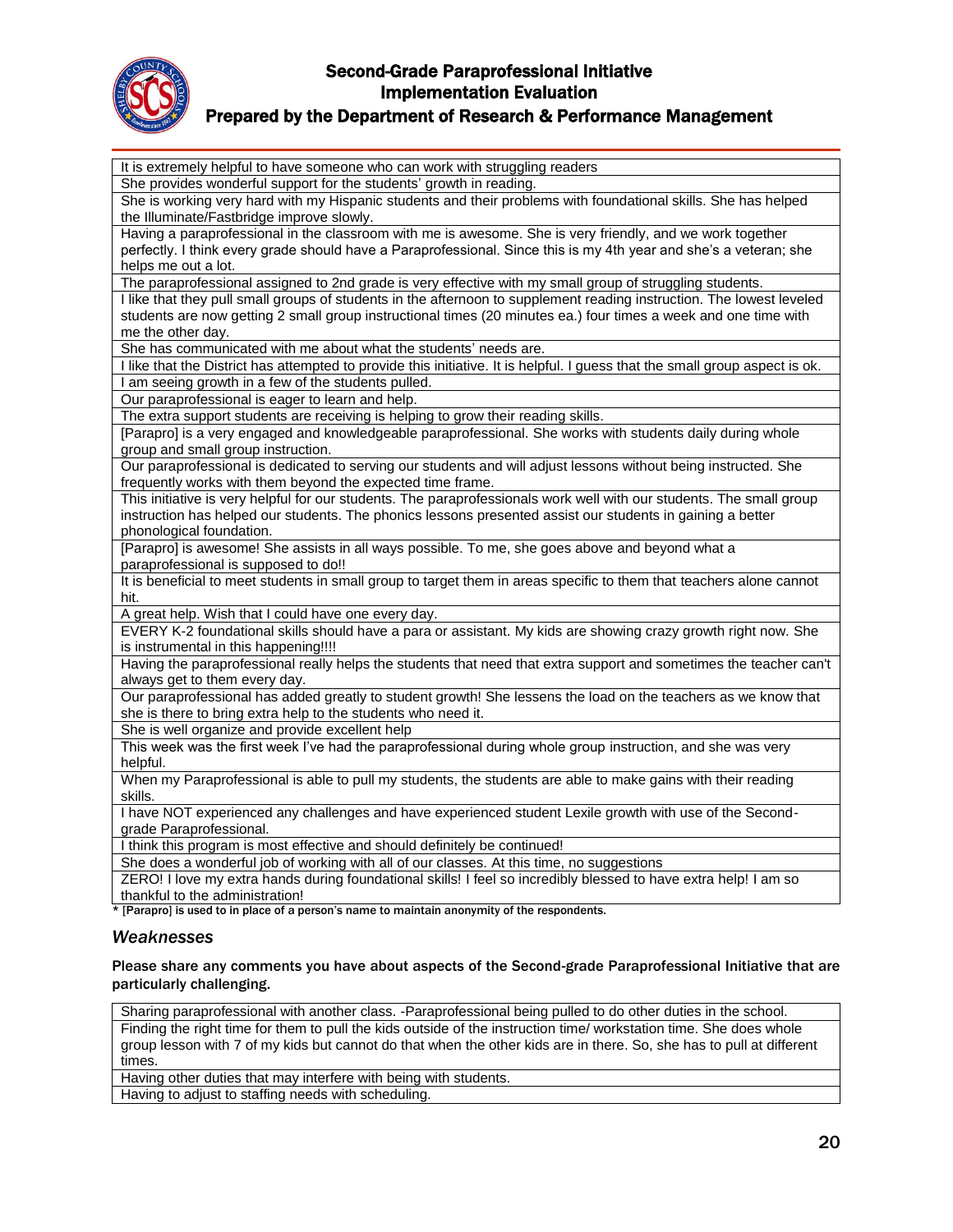

# Prepared by the Department of Research & Performance Management

| How it should look in the classroom.                                                                                                                                                                                                        |
|---------------------------------------------------------------------------------------------------------------------------------------------------------------------------------------------------------------------------------------------|
| I am unclear about expectations.                                                                                                                                                                                                            |
| I feel as if the Paraprofessional is unclear of all expectations and is not properly trained to assist children. More                                                                                                                       |
| training is needed for these professionals. They lack the knowledge and motivation to only be expected to listen to                                                                                                                         |
| a teacher's direct instruction to students.                                                                                                                                                                                                 |
| I feel like her intervention with my tier 2 and 3 students should be more frequently and for longer times.                                                                                                                                  |
| I feel that I need her daily.                                                                                                                                                                                                               |
| I need extra supplies.                                                                                                                                                                                                                      |
| want to know if it is possible that she pulls more groups daily even during whole group.                                                                                                                                                    |
| I would have appreciated communication and support on this initiative<br>I would like more information on the Second Grade Paraprofessional Initiative.                                                                                     |
| I would like our students to be pulled daily.                                                                                                                                                                                               |
| I would love for my Paraprofessional to work with my students during my Reading block, but she was assigned to                                                                                                                              |
| come to me during my whole group math block instead. I brought this to my administration and was told the                                                                                                                                   |
| initiative was from K-2 and not everyone's schedule could be met. I cannot let any of my students out of the room                                                                                                                           |
| during my whole group math lesson. If she came during the middle to end of my Math block, she could work with                                                                                                                               |
| math fluency. As it is now, my paraprofessional is not utilized for any small group assistance. I would love the help,                                                                                                                      |
| but it did not happen this year.                                                                                                                                                                                                            |
| It is challenging at times to find the time to create additional lesson plans or tasks and time to explain each task. I                                                                                                                     |
| feel it would be beneficial to have a set time to communicate plans and progress being made with students.                                                                                                                                  |
| It is challenging to get the allotted time in for foundational skills and the allotted time in for the meaning-based                                                                                                                        |
| lesson.                                                                                                                                                                                                                                     |
| It is very challenging when the paraprofessional is pulled to do other duties around school.                                                                                                                                                |
| Lack of any communication about this.                                                                                                                                                                                                       |
| Lack of communication is very frustrating. It appears second grade is supposed to be participating in an initiative                                                                                                                         |
| that the second-grade teachers were not notified. Well, I was not notified of the initiative. Is this initiative a part of                                                                                                                  |
| the Third-grade initiative? Lack of communication is a very challenging.                                                                                                                                                                    |
| Making sure I have all of the materials the assistant might need for the small group instruction.                                                                                                                                           |
| More Paraprofessionals are needed. The demand is great, but there is not enough help to service the needs of all                                                                                                                            |
| the students.                                                                                                                                                                                                                               |
| My only challenge that my second-grade paraprofessional is not available to help in my classroom sometimes                                                                                                                                  |
| because he is away doing stuff in the building that does not have anything to do with second grade classes at all.                                                                                                                          |
| This makes me sad and my students are looking for him to help and assist them.                                                                                                                                                              |
| No real planning time with her                                                                                                                                                                                                              |
| not enough support 1 para for 5 teachers                                                                                                                                                                                                    |
| Our paraprofessional is great but is not utilized to the greatest potential of second grade.                                                                                                                                                |
| Our paraprofessional is pulled from doing her duties to perform other school jobs - ex: bulletin boards, etc. There<br>has been no regular service at all this year. It has been quite random. For this to be such an important initiative, |
| this role should be looked at with more importance by the administrators at the school.                                                                                                                                                     |
| Our paraprofessional's scheduled time to assist my class is during my lunch period and restroom break. She is                                                                                                                               |
| often pulled for cafeteria duty or to assist in some other capacity.                                                                                                                                                                        |
| Provide them with a curriculum supplement they can pull from for specific areas of need so that the teacher does                                                                                                                            |
| not have that additional challenge of providing material as well. Especially for foundational skills.                                                                                                                                       |
| scheduling                                                                                                                                                                                                                                  |
| Sharing her among 4 teachers in a school who has a lot of struggling readers can be difficult                                                                                                                                               |
| She is responsible for 2nd - 5th grade teachers so it is a challenge for her to provide consistent support.                                                                                                                                 |
| The challenges are when she is pulled to go help other students or stand in for a teacher so they can go to an IEP                                                                                                                          |
| meeting or whatever is needed in the school. It doesn't happen often.                                                                                                                                                                       |
| The challenging part is having my Paraprofessional pulled away from me to do something else or teach another                                                                                                                                |
| class.                                                                                                                                                                                                                                      |
| There aren't any areas that are going well because directives aren't very clear.-----The challenging part of the                                                                                                                            |
| initiative is that the information that the paraprofessional is not always clear. She may be told one way to do things                                                                                                                      |
| but go to training and see something else. She asks me questions about what she's seen done in training because                                                                                                                             |
| she was told specifically what to do, but I have no answers for her because she is the only person whom I've                                                                                                                                |
| gotten information from since after speaking with the principal.                                                                                                                                                                            |
| The paraprofessional assigned for 2nd grade is always pulled to cover other grades.                                                                                                                                                         |
| The paraprofessional gets pulled frequently to perform other school duties that are not student centered. (setting                                                                                                                          |
| up for dances and/or assisting with school-wide assembly prep, or watching a class that has no substitute)                                                                                                                                  |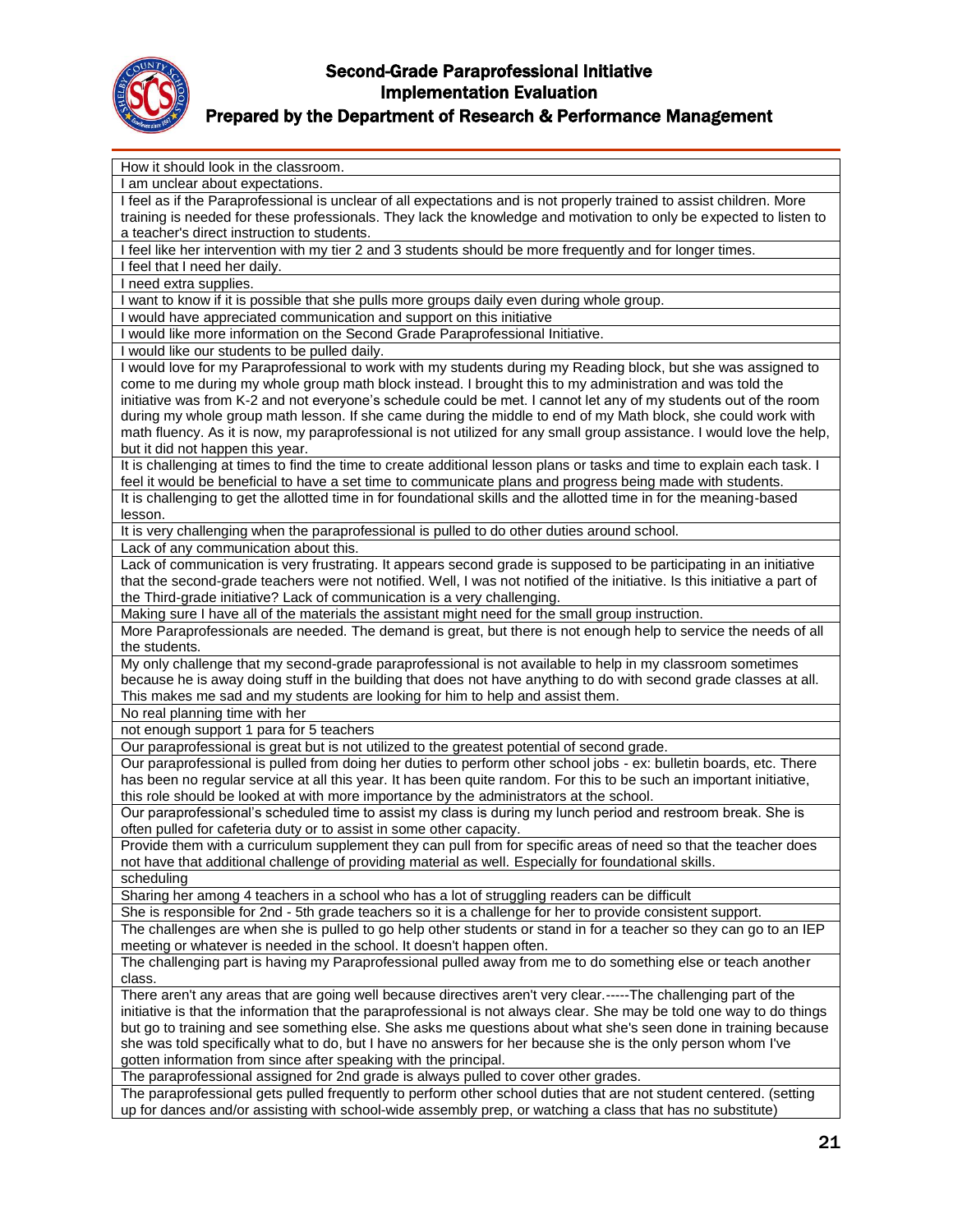

### Prepared by the Department of Research & Performance Management

The problem I have is these afternoon pullouts are during my math block, so the lowest leveled readers, who are usually low in math are missing huge chunks of math instruction. I also am supposed to have a paraprofessional in the morning during my reading block. However, the paraprofessional in the building are being asked to do other things (test students, sub for absent teachers, etc.). As a result, I have only had a paraprofessional in my room twice all year during my 150-minute reading block. My afternoon paraprofessional is able to make it four times a week, but is not able to come on Wednesdays, which is a different schedule due to usually being asked to cover classrooms during our building 90-minute block schedules.

The times she's pulling kids.

The whole group part of it and the managing of a schedule that works for all teachers being that there seems to be only 2 paraprofessionals working with second grade in the mornings. and we have more than two second grade teachers.

There are students that should be pulled that were not on the list.

This position could be useful if there were clear instructions and guides for the role.

We no longer have a paraprofessional. She was reassigned to assist kindergarten.

We only have one paraprofessional and three second grade classes. If we had more paraprofessionals, we would see more student growth.

We should have at least one paraprofessional to two classes on a daily basis from week one.

We would like to have more people hired to help move the initiative along.

When benchmark assessments or RTI sessions are necessary; she may be "pulled" to help service other areas. When the students are not strong in phonological awareness or are spoken to correctly, the paraprofessionals are tasked with a lot more work. It is hard to catch up students that are far behind.

When they are pulled to sub, they are missed!!!

With only having 1 paraprofessional, and 6 classes, the students are getting as much as they need because it balances out to once a week.

Would love more of them.

I do not receive enough support from the second-grade paraprofessional.

I wish I had my paraprofessional daily.

Wished this staff member could not be pulled

My paraprofessional is used in other areas of the school instead of being in the classroom. She is supposed to pull for EL and foundational skills. The needs to do better overall for support.

Every second-grade teacher needs their own paraprofessional daily to better support the third-grade commitment. We had a lot of changes in staffing this year and our paraprofessional's schedule was changed so much. I went for seeing her daily to maybe twice a month.

My paraprofessional is present everyday but is pulled to do other things per the principal. She is used to sub and/or hold classes, cover the office, etc.

## Administrators' Responses

#### *Strengths*

#### Please share any comments you have about aspects of the Second-grade Paraprofessional Initiative that are going especially well.

Having the extra support with small groups. Paraprofessional takes feedback and applies to her job- resulting in student growth

Her dedication to RTI and providing academic support.

The paraprofessionals are receiving hands on training on how to teach the foundational skills, small group instruction, and RTI support.

Very impactful. Scores show significant improvements in student group.

focus area (literacy)/ support to 3rd grade commitment/ PD

The trainings have really helped the paraprofessional effectively push small group instruction during foundational skills.

Students are receiving support needed.

The continuous training with the Second-grade Paraprofessionals works to ensure they are grounded in the expectations of the work.

Works with small groups of students.

Please continue to fund the position.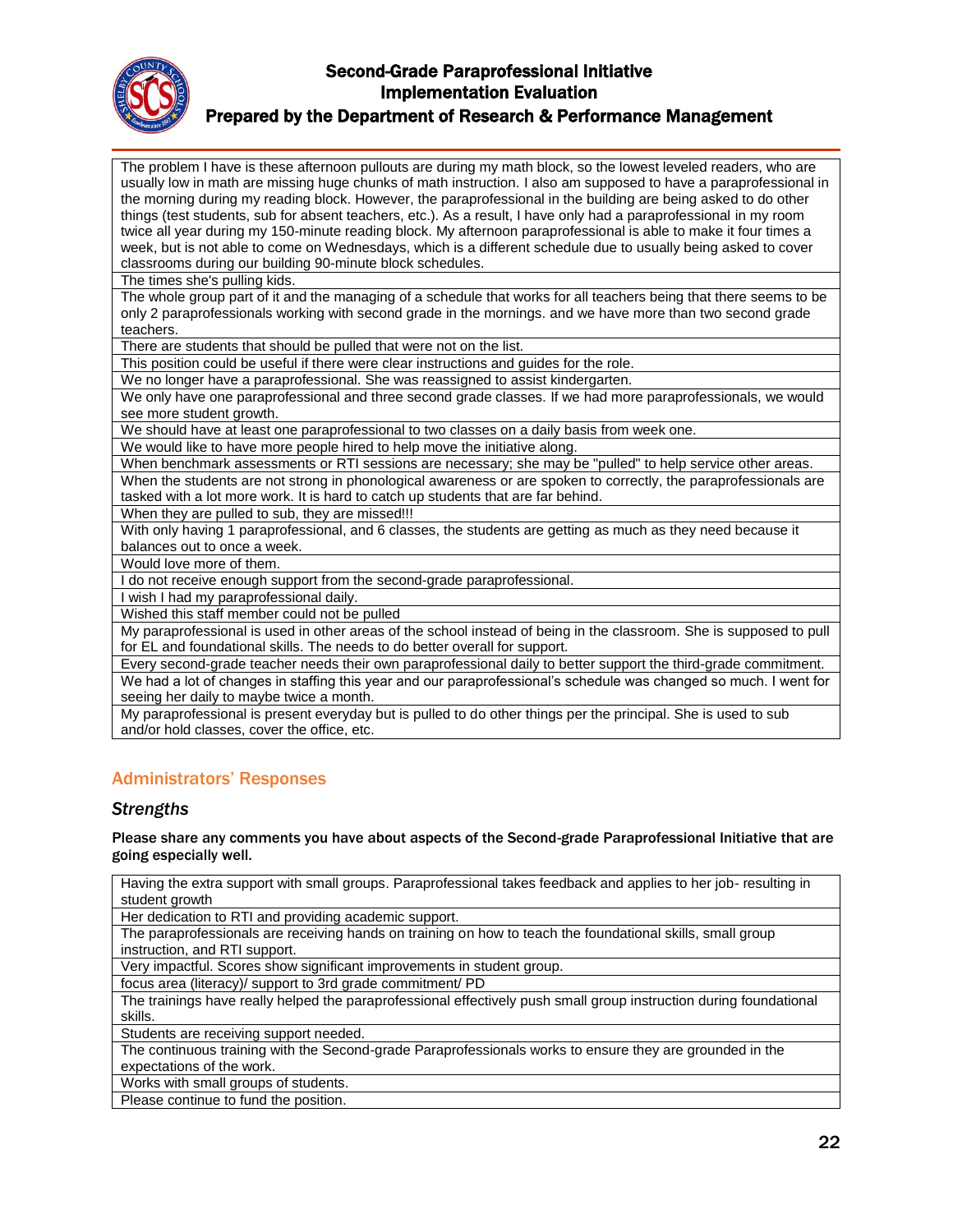

### Prepared by the Department of Research & Performance Management

This support has been an asset to my 2nd grade team. The paraprofessional is planning to teach next school year. The idea of the initiative is great. I think it is exactly what is needed to push foundational literacy.

I like the concept of a 2nd grade paraprofessional and I think we need one for kindergarten and first grade as well. I do like the fact they work directly with the second-grade students helping with foundations, literacy and small groups.

We do see progress being made with the students that have been struggling in certain areas.

Paraprofessional has a good rapport with students. She attends all district meetings and tutors students during the day to help with ELA and math

Having the extra support in the classroom is beneficial to meeting students' needs. It provides the opportunity to students to engage in small group (face-to-face) instruction and have their misconceptions clarified immediately. [Parapro] works with the ELA team to provide support to all teachers with an emphasis on foundations.

The fact that we have a Paraprofessional is a tremendous help. She is imperative if we are to meet the

expectations of our 3rd grade commitment. Without her help we will not be able to have all students on grade level by 3rd grade. I would like this initiative to spread out to 1st grade as well.

Students are receiving individualized support as needed as a result of the initiative.

This is a great initiative. The teacher assistant works with the second-grade team on various reading initiatives. I believe when implemented effectively, it can support the classroom teacher

The Second-grade Paraprofessional has been very effective in helping our students learn how to read.

[Parapro] has been very beneficial in the following areas: Providing small group support with foundational skills Assessing student progress with foundational skills Planning foundational activities that align with grade-level standards

It assists us with small group and one-on-one instruction. The ability to focus on foundation skills with students that are struggling to read.

It is going well. I wish I had another one.

My Second Grade Paraprofessional supports our non-English speaking students with phonics

[Parapro] is a valuable asset and students have shown growth with the intentional tutoring she provides.

The other paraprofessional does extremely well.

The trainings have been very beneficial and should be open to all TAs

#### *Weaknesses*

Please share any comments you have about aspects of the Second-grade Paraprofessional Initiative that are particularly challenging.

| Scheduling<br>Attendance of our paraprofessionals impede their effectiveness.<br>Being able to provide this type of ongoing support for all students, not just struggling students.<br><b>Budgeting</b><br>Can the District fund the position? This is a significant and impactful position in our school, but budget cuts make it<br>hard to fund.<br>funding the position for 2020-21/ more intensive training<br>Funding. We need additional funds to support this position.<br>Having funds allocated in the school budget for the 2nd grade paraprofessional would be really beneficial.<br>am currently using Title I \$ to pay for this position. If it is district mandated, it should be paid for with district funds<br>allowing me to use my Title I \$ to hire additional educational assistants to support other grades.<br>I believe that training for the Second Grade Paraprofessionals should begin in the summer. They should also<br>receive support throughout the school year in the form of observations from the department of Early Literacy<br>I do not have a scope of work written for this position.<br>I feel it benefits the classrooms and students in which it serves.<br>I think it would be helpful for the 2nd grade teachers to attend a training alongside the paraprofessional.<br>I think they would benefit from more on the job training. Our paraprofessional continues with implementation when<br>working with small groups of students.<br>It is very challenging to pay for this position from my SBB Budget. This is a District Initiative and it should be<br>funded by the District.<br>It would be good if they could receive more intense training possibly in the summer to improve their knowledge.<br>It's not funded by the district. Our budgets were severely cut, and I no longer will be able to afford the<br>paraprofessional to be dedicated to just second grade. They will have to serve more than one grade level. |  |
|-------------------------------------------------------------------------------------------------------------------------------------------------------------------------------------------------------------------------------------------------------------------------------------------------------------------------------------------------------------------------------------------------------------------------------------------------------------------------------------------------------------------------------------------------------------------------------------------------------------------------------------------------------------------------------------------------------------------------------------------------------------------------------------------------------------------------------------------------------------------------------------------------------------------------------------------------------------------------------------------------------------------------------------------------------------------------------------------------------------------------------------------------------------------------------------------------------------------------------------------------------------------------------------------------------------------------------------------------------------------------------------------------------------------------------------------------------------------------------------------------------------------------------------------------------------------------------------------------------------------------------------------------------------------------------------------------------------------------------------------------------------------------------------------------------------------------------------------------------------------------------------------------------------------------------------------------------------------------------------|--|
|                                                                                                                                                                                                                                                                                                                                                                                                                                                                                                                                                                                                                                                                                                                                                                                                                                                                                                                                                                                                                                                                                                                                                                                                                                                                                                                                                                                                                                                                                                                                                                                                                                                                                                                                                                                                                                                                                                                                                                                     |  |
|                                                                                                                                                                                                                                                                                                                                                                                                                                                                                                                                                                                                                                                                                                                                                                                                                                                                                                                                                                                                                                                                                                                                                                                                                                                                                                                                                                                                                                                                                                                                                                                                                                                                                                                                                                                                                                                                                                                                                                                     |  |
|                                                                                                                                                                                                                                                                                                                                                                                                                                                                                                                                                                                                                                                                                                                                                                                                                                                                                                                                                                                                                                                                                                                                                                                                                                                                                                                                                                                                                                                                                                                                                                                                                                                                                                                                                                                                                                                                                                                                                                                     |  |
|                                                                                                                                                                                                                                                                                                                                                                                                                                                                                                                                                                                                                                                                                                                                                                                                                                                                                                                                                                                                                                                                                                                                                                                                                                                                                                                                                                                                                                                                                                                                                                                                                                                                                                                                                                                                                                                                                                                                                                                     |  |
|                                                                                                                                                                                                                                                                                                                                                                                                                                                                                                                                                                                                                                                                                                                                                                                                                                                                                                                                                                                                                                                                                                                                                                                                                                                                                                                                                                                                                                                                                                                                                                                                                                                                                                                                                                                                                                                                                                                                                                                     |  |
|                                                                                                                                                                                                                                                                                                                                                                                                                                                                                                                                                                                                                                                                                                                                                                                                                                                                                                                                                                                                                                                                                                                                                                                                                                                                                                                                                                                                                                                                                                                                                                                                                                                                                                                                                                                                                                                                                                                                                                                     |  |
|                                                                                                                                                                                                                                                                                                                                                                                                                                                                                                                                                                                                                                                                                                                                                                                                                                                                                                                                                                                                                                                                                                                                                                                                                                                                                                                                                                                                                                                                                                                                                                                                                                                                                                                                                                                                                                                                                                                                                                                     |  |
|                                                                                                                                                                                                                                                                                                                                                                                                                                                                                                                                                                                                                                                                                                                                                                                                                                                                                                                                                                                                                                                                                                                                                                                                                                                                                                                                                                                                                                                                                                                                                                                                                                                                                                                                                                                                                                                                                                                                                                                     |  |
|                                                                                                                                                                                                                                                                                                                                                                                                                                                                                                                                                                                                                                                                                                                                                                                                                                                                                                                                                                                                                                                                                                                                                                                                                                                                                                                                                                                                                                                                                                                                                                                                                                                                                                                                                                                                                                                                                                                                                                                     |  |
|                                                                                                                                                                                                                                                                                                                                                                                                                                                                                                                                                                                                                                                                                                                                                                                                                                                                                                                                                                                                                                                                                                                                                                                                                                                                                                                                                                                                                                                                                                                                                                                                                                                                                                                                                                                                                                                                                                                                                                                     |  |
|                                                                                                                                                                                                                                                                                                                                                                                                                                                                                                                                                                                                                                                                                                                                                                                                                                                                                                                                                                                                                                                                                                                                                                                                                                                                                                                                                                                                                                                                                                                                                                                                                                                                                                                                                                                                                                                                                                                                                                                     |  |
|                                                                                                                                                                                                                                                                                                                                                                                                                                                                                                                                                                                                                                                                                                                                                                                                                                                                                                                                                                                                                                                                                                                                                                                                                                                                                                                                                                                                                                                                                                                                                                                                                                                                                                                                                                                                                                                                                                                                                                                     |  |
|                                                                                                                                                                                                                                                                                                                                                                                                                                                                                                                                                                                                                                                                                                                                                                                                                                                                                                                                                                                                                                                                                                                                                                                                                                                                                                                                                                                                                                                                                                                                                                                                                                                                                                                                                                                                                                                                                                                                                                                     |  |
|                                                                                                                                                                                                                                                                                                                                                                                                                                                                                                                                                                                                                                                                                                                                                                                                                                                                                                                                                                                                                                                                                                                                                                                                                                                                                                                                                                                                                                                                                                                                                                                                                                                                                                                                                                                                                                                                                                                                                                                     |  |
|                                                                                                                                                                                                                                                                                                                                                                                                                                                                                                                                                                                                                                                                                                                                                                                                                                                                                                                                                                                                                                                                                                                                                                                                                                                                                                                                                                                                                                                                                                                                                                                                                                                                                                                                                                                                                                                                                                                                                                                     |  |
|                                                                                                                                                                                                                                                                                                                                                                                                                                                                                                                                                                                                                                                                                                                                                                                                                                                                                                                                                                                                                                                                                                                                                                                                                                                                                                                                                                                                                                                                                                                                                                                                                                                                                                                                                                                                                                                                                                                                                                                     |  |
|                                                                                                                                                                                                                                                                                                                                                                                                                                                                                                                                                                                                                                                                                                                                                                                                                                                                                                                                                                                                                                                                                                                                                                                                                                                                                                                                                                                                                                                                                                                                                                                                                                                                                                                                                                                                                                                                                                                                                                                     |  |
|                                                                                                                                                                                                                                                                                                                                                                                                                                                                                                                                                                                                                                                                                                                                                                                                                                                                                                                                                                                                                                                                                                                                                                                                                                                                                                                                                                                                                                                                                                                                                                                                                                                                                                                                                                                                                                                                                                                                                                                     |  |
|                                                                                                                                                                                                                                                                                                                                                                                                                                                                                                                                                                                                                                                                                                                                                                                                                                                                                                                                                                                                                                                                                                                                                                                                                                                                                                                                                                                                                                                                                                                                                                                                                                                                                                                                                                                                                                                                                                                                                                                     |  |
|                                                                                                                                                                                                                                                                                                                                                                                                                                                                                                                                                                                                                                                                                                                                                                                                                                                                                                                                                                                                                                                                                                                                                                                                                                                                                                                                                                                                                                                                                                                                                                                                                                                                                                                                                                                                                                                                                                                                                                                     |  |
|                                                                                                                                                                                                                                                                                                                                                                                                                                                                                                                                                                                                                                                                                                                                                                                                                                                                                                                                                                                                                                                                                                                                                                                                                                                                                                                                                                                                                                                                                                                                                                                                                                                                                                                                                                                                                                                                                                                                                                                     |  |
|                                                                                                                                                                                                                                                                                                                                                                                                                                                                                                                                                                                                                                                                                                                                                                                                                                                                                                                                                                                                                                                                                                                                                                                                                                                                                                                                                                                                                                                                                                                                                                                                                                                                                                                                                                                                                                                                                                                                                                                     |  |